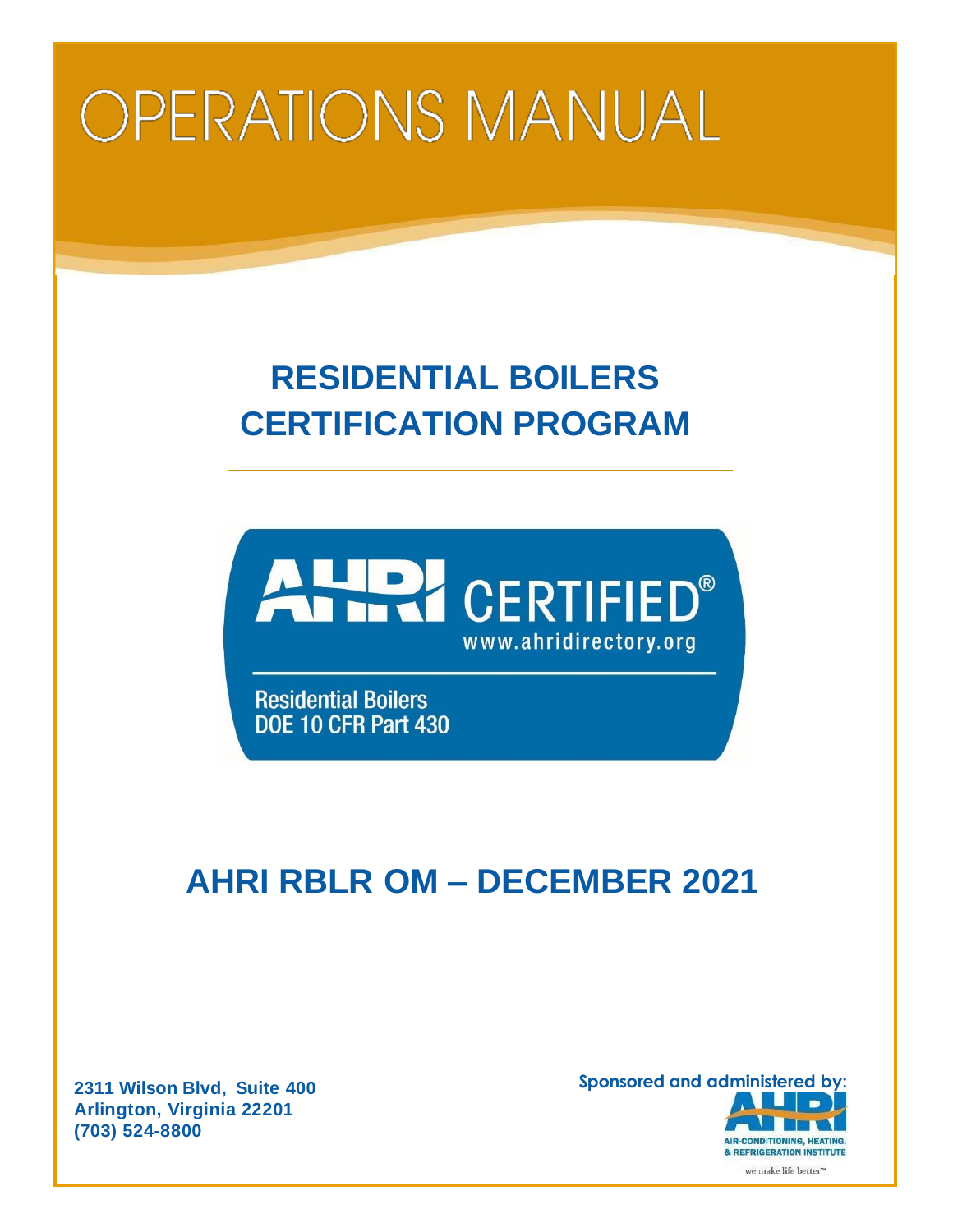#### **PREFACE**

The following manual outlines the procedures and policies of the Performance Certification Program for Residential Boilers (RBLR) operated by the Air-Conditioning, Heating, and Refrigeration Institute (AHRI). This manual is to be used in conjunction with the AHRI General Operations Manual (GOM) for AHRI Certification Programs. Where the AHRI General Operations Manual and this product-specific manual differ, this product-specific operations manual shall prevail.

The revision of this manual supersedes all previous revisions. The current edition of this manual, as well as the AHRI General Operations Manual, can be accessed through the AHRI website, [www.ahrinet.org.](http://www.ahrinet.org/)

The RBLR Certification Program by AHRI provides for independent verification of the Residential Boilers manufacturers' stated equipment performance. Safety criteria are not within the scope of this program.

Participation in the Program is voluntary. Any manufacturer, regardless of AHRI membership, may obtain approval of Program Ratings and use the AHRI RBLR Certification Mark hereinafter referred to as the "Mark". The Mark is the Participant's public representation that the ratings of randomly selected units have been verified by an independent laboratory in accordance with test procedures prescribed by this Operations Manual. A Certification Agreement is executed between the manufacturer and AHRI specifying the conditions under which such Ratings and the Mark may be used. No manufacturer has the right to use Program Ratings or to state that their products have been tested in conformance with the procedures outlined in this Rating Procedure unless and until they have received written authority from AHRI to use the Mark as applied to the specific approved ProgramRatings.

This Operations Manual has been prepared to assure that administration of the Program is carried out in a uniform manner. It is an amplification of the Certification Agreement signed by licensees and AHRI. General information, procedural details, and copies of forms are included in this Operations Manual Provisions of the Operations Manual may be amended as provided in the Certification Agreement.

This certification program complies with requirements of the ISO/IEC Standard 17065:2012, *General Requirements for Bodies Operating Product Certification Systems.*

Note:

This manual supersedes the Residential Boilers Operations Manual, December 2020.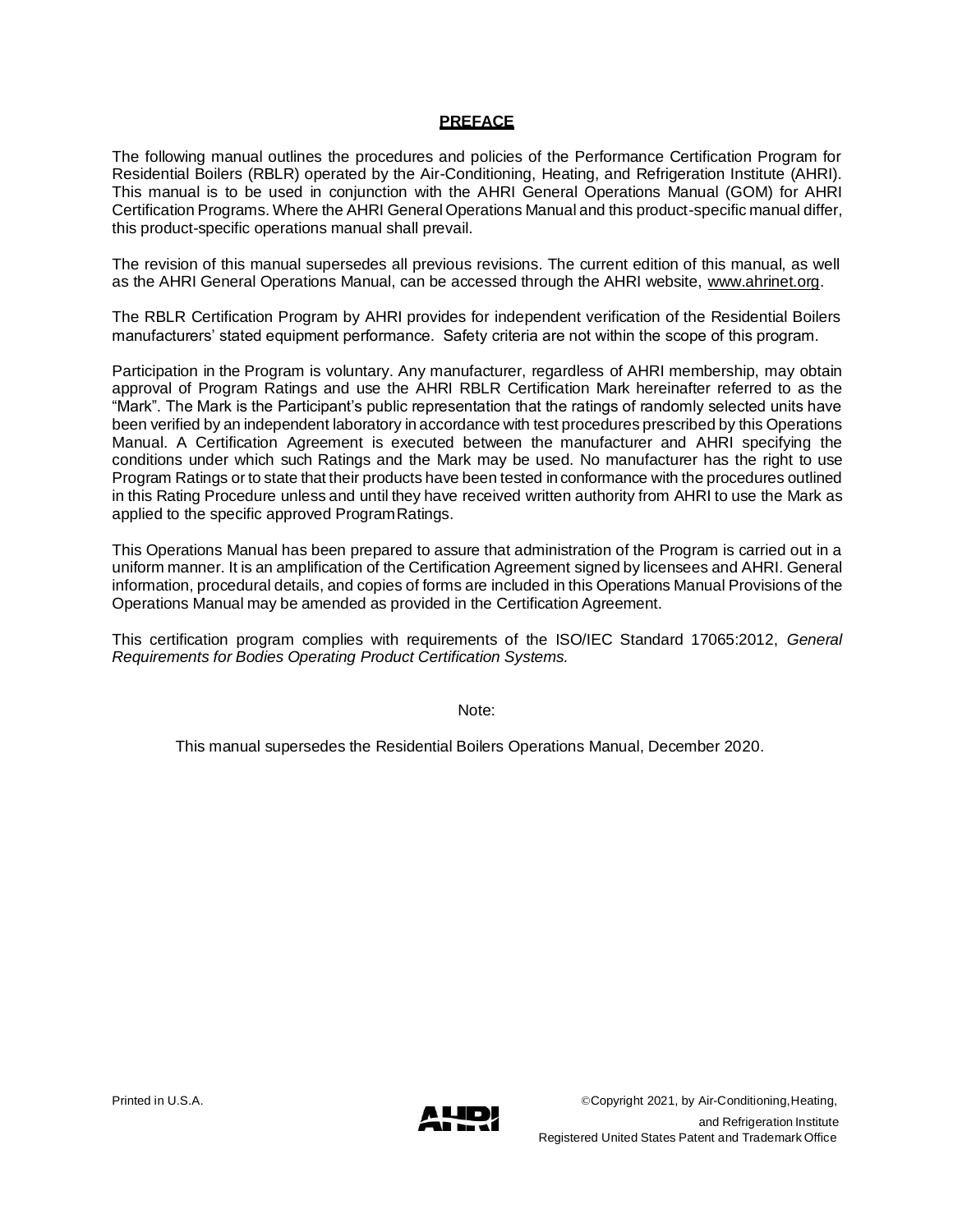#### **CERTIFICATION OPERATIONS MANUAL FOR**

#### **RESIDENTIAL BOILERS**

### **TABLE OF CONTENTS**

#### **SECTION PAGE**

| 1            | <b>Program Overview</b> |                                                                                                    |                    |                                                    |  |  |  |  |  |  |  |
|--------------|-------------------------|----------------------------------------------------------------------------------------------------|--------------------|----------------------------------------------------|--|--|--|--|--|--|--|
|              | 1.1                     |                                                                                                    |                    |                                                    |  |  |  |  |  |  |  |
|              | 1.2                     |                                                                                                    |                    |                                                    |  |  |  |  |  |  |  |
|              | 1.3                     |                                                                                                    |                    |                                                    |  |  |  |  |  |  |  |
|              | 1.4                     |                                                                                                    |                    |                                                    |  |  |  |  |  |  |  |
|              | 1.5                     |                                                                                                    |                    |                                                    |  |  |  |  |  |  |  |
|              |                         |                                                                                                    |                    |                                                    |  |  |  |  |  |  |  |
| $\mathbf{2}$ |                         | <b>Qualification Process</b><br>Original Equipment Manufacturer (OEM) Applicants and Participants1 |                    |                                                    |  |  |  |  |  |  |  |
|              | 2.1                     | STEP 2.1.1                                                                                         |                    |                                                    |  |  |  |  |  |  |  |
|              |                         | STEP 2.1.2                                                                                         |                    |                                                    |  |  |  |  |  |  |  |
|              |                         |                                                                                                    | STEP 2.1.2.1       | Performance Certification Agreement for Original   |  |  |  |  |  |  |  |
|              |                         |                                                                                                    |                    | Equipment Manufacturer (OEM Agreement) 1           |  |  |  |  |  |  |  |
|              |                         |                                                                                                    |                    |                                                    |  |  |  |  |  |  |  |
|              |                         | STEP 2.1.3                                                                                         | STEP 2.1.2.2       | Participation and Licensing Fee Invoice  2         |  |  |  |  |  |  |  |
|              |                         |                                                                                                    | STEP 2.1.3.1       |                                                    |  |  |  |  |  |  |  |
|              |                         |                                                                                                    | STEP 2.1.3.2       | Acquisition of Qualification Test                  |  |  |  |  |  |  |  |
|              |                         |                                                                                                    |                    |                                                    |  |  |  |  |  |  |  |
|              |                         |                                                                                                    | STEP 2.1.3.3       | Witness Test Facility Approval and                 |  |  |  |  |  |  |  |
|              |                         |                                                                                                    |                    |                                                    |  |  |  |  |  |  |  |
|              |                         | STEP 2.1.4                                                                                         |                    |                                                    |  |  |  |  |  |  |  |
|              |                         |                                                                                                    | STEP 2.1.4.1       | Successful Completion of All Qualification Tests 2 |  |  |  |  |  |  |  |
|              |                         |                                                                                                    | STEP 2.1.4.2       |                                                    |  |  |  |  |  |  |  |
|              |                         | <b>STEP 2.1.5</b>                                                                                  |                    |                                                    |  |  |  |  |  |  |  |
|              | 2.2                     |                                                                                                    |                    |                                                    |  |  |  |  |  |  |  |
|              |                         | <b>STEP 2.2.1</b>                                                                                  |                    |                                                    |  |  |  |  |  |  |  |
|              |                         | <b>STEP 2.2.2</b>                                                                                  |                    |                                                    |  |  |  |  |  |  |  |
|              |                         |                                                                                                    | STEP 2.2.2.1       | Performance Certification Agreement for Private    |  |  |  |  |  |  |  |
|              |                         |                                                                                                    |                    | Brand Marketer (PBM Agreement)3                    |  |  |  |  |  |  |  |
|              |                         |                                                                                                    | STEP 2.2.2.2       | OEM Agreement on Behalf of the PBM Applicant 3     |  |  |  |  |  |  |  |
|              |                         |                                                                                                    | STEP 2.2.2.3       |                                                    |  |  |  |  |  |  |  |
|              |                         | <b>STEP 2.2.3</b>                                                                                  |                    |                                                    |  |  |  |  |  |  |  |
|              |                         |                                                                                                    |                    |                                                    |  |  |  |  |  |  |  |
| 3            |                         | <b>Equipment Selection and Testing</b>                                                             |                    |                                                    |  |  |  |  |  |  |  |
|              | 3.1                     |                                                                                                    |                    |                                                    |  |  |  |  |  |  |  |
|              | 3.2                     |                                                                                                    |                    |                                                    |  |  |  |  |  |  |  |
|              |                         | 3.2.1                                                                                              |                    |                                                    |  |  |  |  |  |  |  |
|              | 3.3                     |                                                                                                    |                    |                                                    |  |  |  |  |  |  |  |
|              |                         | 3.3.1                                                                                              |                    |                                                    |  |  |  |  |  |  |  |
|              |                         |                                                                                                    | 3.3.1.1            |                                                    |  |  |  |  |  |  |  |
|              |                         |                                                                                                    | 3.3.1.2            |                                                    |  |  |  |  |  |  |  |
|              |                         |                                                                                                    | 3.3.1.3            |                                                    |  |  |  |  |  |  |  |
|              | 3.4                     | Location of Tests                                                                                  |                    |                                                    |  |  |  |  |  |  |  |
|              | 3.5                     |                                                                                                    |                    |                                                    |  |  |  |  |  |  |  |
|              |                         | 3.5.1                                                                                              |                    |                                                    |  |  |  |  |  |  |  |
|              |                         |                                                                                                    | 3.5.1.1            |                                                    |  |  |  |  |  |  |  |
|              |                         | 3.5.2                                                                                              |                    |                                                    |  |  |  |  |  |  |  |
|              |                         |                                                                                                    | 3.5.2.1<br>3.5.2.2 | Final Approval of Witness Test Facility 5          |  |  |  |  |  |  |  |
|              |                         | 3.5.3                                                                                              |                    |                                                    |  |  |  |  |  |  |  |
|              |                         |                                                                                                    |                    |                                                    |  |  |  |  |  |  |  |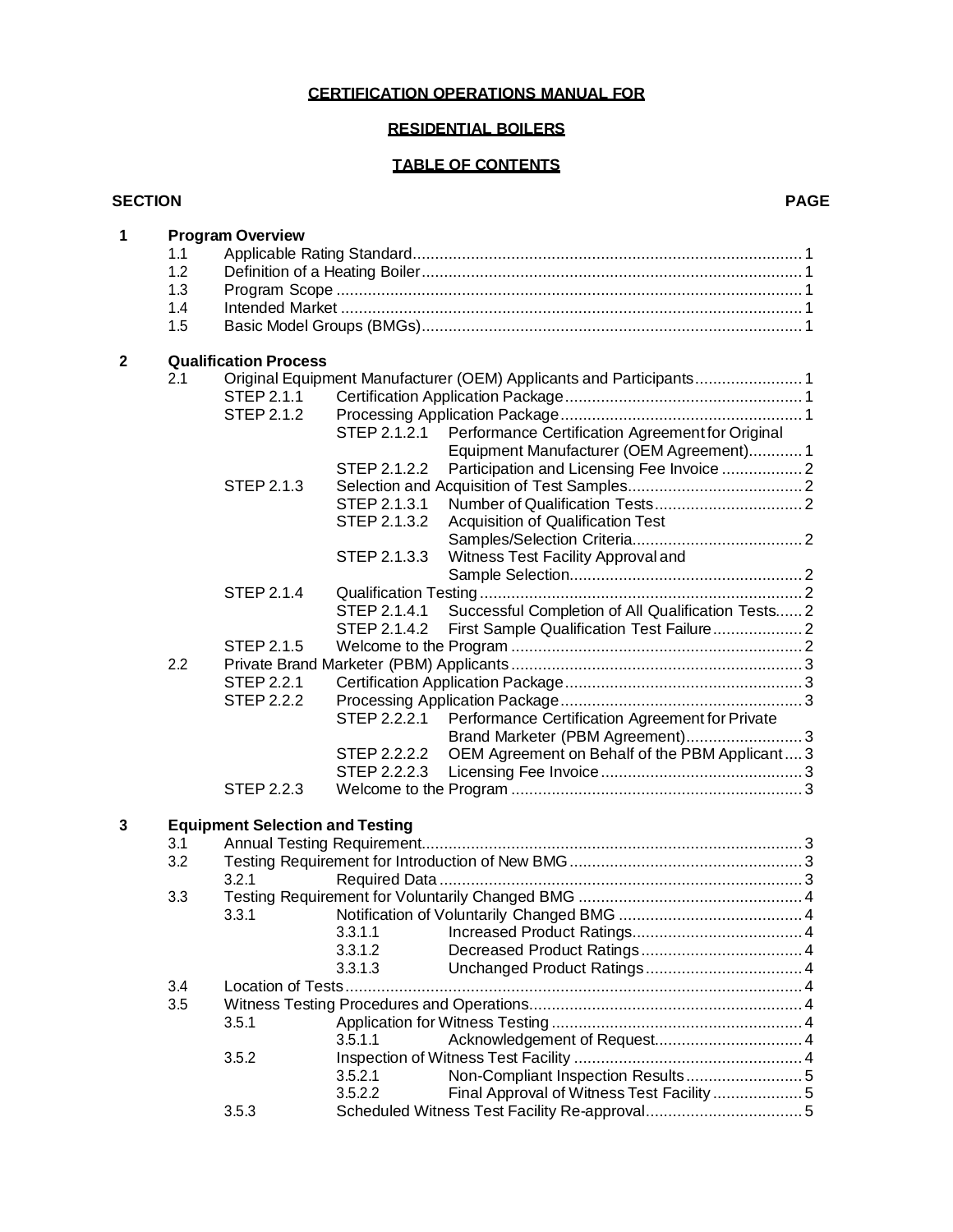|                 |           | 3.5.4                                              |          |                                                                             |  |  |  |  |
|-----------------|-----------|----------------------------------------------------|----------|-----------------------------------------------------------------------------|--|--|--|--|
|                 |           | 3.5.5                                              |          |                                                                             |  |  |  |  |
|                 |           |                                                    | 3.5.5.1  | Advance Setup of Sample in an AHRI-Approved                                 |  |  |  |  |
|                 |           |                                                    | 3.5.5.2  | Duty Assignments of Representative5                                         |  |  |  |  |
|                 |           |                                                    | 3.3.5.3  |                                                                             |  |  |  |  |
|                 |           |                                                    | 3.3.5.4  |                                                                             |  |  |  |  |
|                 | 3.6       |                                                    |          |                                                                             |  |  |  |  |
|                 | 3.7       |                                                    |          |                                                                             |  |  |  |  |
|                 | 3.8       |                                                    |          |                                                                             |  |  |  |  |
|                 | 3.9       |                                                    |          |                                                                             |  |  |  |  |
|                 | 3.10      |                                                    |          |                                                                             |  |  |  |  |
|                 | 3.11      |                                                    |          | Rating and Testing Procedures for Establishing Input, AFUE,                 |  |  |  |  |
|                 |           |                                                    |          |                                                                             |  |  |  |  |
|                 |           | 3.11.1                                             |          |                                                                             |  |  |  |  |
|                 |           | 3.11.2                                             |          |                                                                             |  |  |  |  |
|                 | 3.12      |                                                    |          |                                                                             |  |  |  |  |
|                 | 3.13      |                                                    |          |                                                                             |  |  |  |  |
|                 | 3.14      |                                                    |          |                                                                             |  |  |  |  |
|                 | 3.15      |                                                    |          |                                                                             |  |  |  |  |
|                 |           | 3.15.1                                             |          |                                                                             |  |  |  |  |
|                 |           | 3.15.2                                             |          |                                                                             |  |  |  |  |
| 4               |           |                                                    |          |                                                                             |  |  |  |  |
| 5               |           | <b>AHRI Directory of Certified Product Ratings</b> |          |                                                                             |  |  |  |  |
|                 | 5.1       |                                                    |          |                                                                             |  |  |  |  |
|                 | 5.2       |                                                    |          |                                                                             |  |  |  |  |
|                 |           |                                                    |          |                                                                             |  |  |  |  |
| 6               |           |                                                    |          |                                                                             |  |  |  |  |
| 7               |           |                                                    |          |                                                                             |  |  |  |  |
| 8               |           |                                                    |          | Program Hierarchy, Complaints, and the Appeals Process                      |  |  |  |  |
|                 | 8.1       |                                                    |          |                                                                             |  |  |  |  |
| 9               |           |                                                    |          | Proper Use of the AHRI Certification Mark and Claims to Certification  9    |  |  |  |  |
| 10              |           |                                                    |          | Minimum Data Requirements for Certified and Non-Certified Program Ratings   |  |  |  |  |
|                 | 10.1      |                                                    |          |                                                                             |  |  |  |  |
|                 | 10.2      |                                                    |          |                                                                             |  |  |  |  |
|                 | 10.3      |                                                    |          |                                                                             |  |  |  |  |
|                 |           | 10.3.1                                             |          |                                                                             |  |  |  |  |
|                 |           | 10.3.2                                             |          |                                                                             |  |  |  |  |
|                 |           | 10.3.3                                             |          |                                                                             |  |  |  |  |
|                 |           | 10.3.4                                             |          |                                                                             |  |  |  |  |
|                 |           | 10.3.5                                             |          |                                                                             |  |  |  |  |
|                 |           |                                                    | 10.3.5.1 |                                                                             |  |  |  |  |
|                 |           |                                                    | 10.3.5.2 |                                                                             |  |  |  |  |
|                 | 10.4      |                                                    |          | Minimum Data to be Provided to Certify Compliance with the AHRI Residential |  |  |  |  |
|                 |           |                                                    |          | Boiler Certification Program Design Requirements, Appendix A 12             |  |  |  |  |
|                 |           | 10.4.1                                             |          | Hot Water Boilers Not Equipped with a Tankless Coil 12                      |  |  |  |  |
|                 |           | 10.4.2                                             |          |                                                                             |  |  |  |  |
| <b>EXAMPLES</b> |           |                                                    |          |                                                                             |  |  |  |  |
|                 | Example 1 |                                                    |          |                                                                             |  |  |  |  |
|                 | Example 2 |                                                    |          |                                                                             |  |  |  |  |
|                 | Example 3 |                                                    |          | Residential and Commercial Gas Modulating Boilers of a Single Series        |  |  |  |  |
|                 |           |                                                    |          |                                                                             |  |  |  |  |
|                 |           |                                                    |          |                                                                             |  |  |  |  |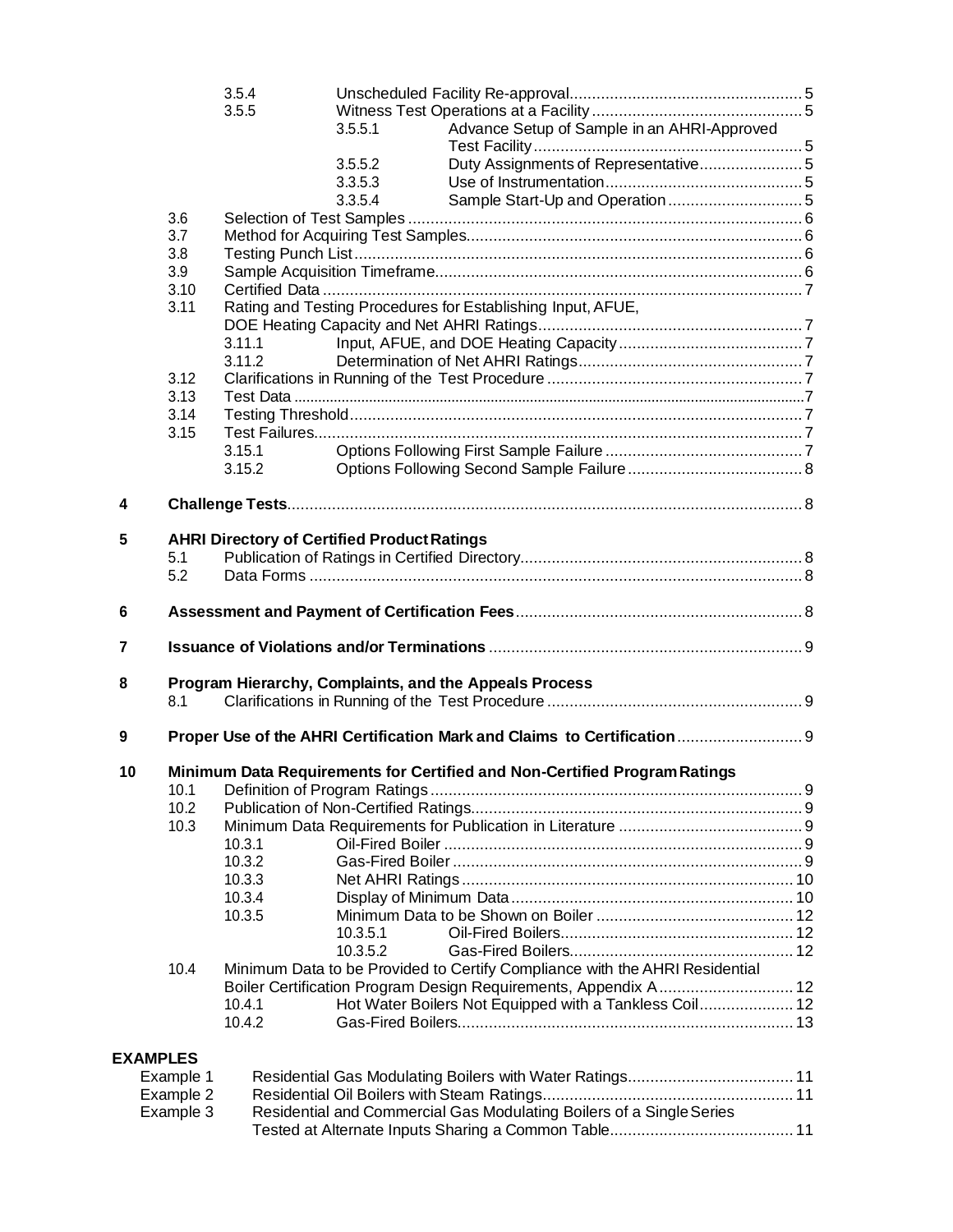### **APPENDICES**

AHRI Residential Boiler Certification Program Design Requirements................. 14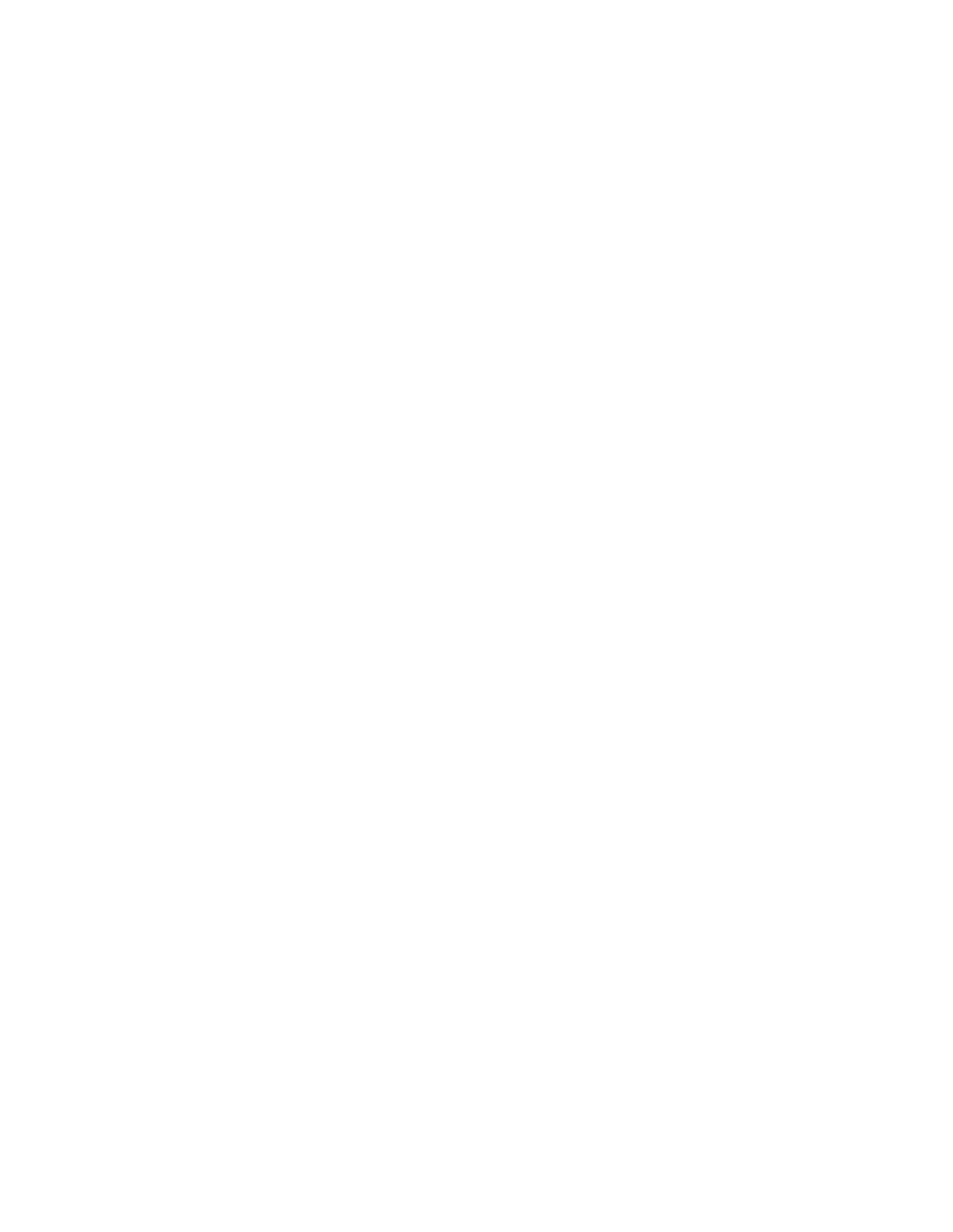#### **1. Program Overview**

1.1 *Applicable Rating Standard*. It is mandatory for program Participants to comply with the provisions of the latest edition of the applicable Standard :

- Department of Energy (DOE) Boiler Test Procedure as published in the Federal Register, 10 CFR Part 430 Subpart B Appendix N for United States; and
- CAN/CSA P.2-13 (Gas Boilers) / ANSI/ASHRAE Standard 103-2007 (Oil Boilers) for Canada as published in the Canadian Gazette (Standard);

1.2 *Definition of a Heating Boiler.* A heat exchanger, designed with and for fuel-burning devices and other equipment to:

- Burn fossil fuels; and
- Transfer the released heat to water (in water Heating Boilers) or to water and steam (in steam Heating Boilers) shall conform to the safety and material requirements of the current ASME Boiler and Pressure Vessel Code, Section IV: Rules for Construction of Heating Boilers, or have anapproved ASME code case.

1.3 *Program Scope*. This program applies to gas- and oil-fired, steam and hot water Heating Boilers, as defined in Section 1.2 with inputs less than 300 MBH.

1.4 *Intended Market*. The Intended Market for this certification program, where the Standard applies, includes all products that are defined in Section 1.3 that are sold for use in the U.S. (including U.S. Territories) andCanada.

1.5 *Basic Model Groups (BMGs)*. Each Participant's listing will be grouped by BMG. A BMG is a regular range of sizes of a similar type, design and construction, and having a common designation as catalogued. Differentiators for BMGs include but are not limited to water or steam, fan-assisted or atmospheric, and continuous or non- continuous ignition system types.

1.6 *Other Requirements.* In addition to the Standard, boilers submitted shall comply with Appendix A: AHRI Residential Boiler Certification Program Design Requirements in this Operations Manual.

1.7 *Certify-All Policy*. This program complies with the AHRI General Operations Manual Certify-All Policy for products within the program scope.

#### **2. Qualification Process**

<span id="page-6-0"></span>2.1 *Original Equipment Manufacturer (OEM) Applicants and Participants*. With the additions noted below, the OEM qualification process will proceed according to the AHRI General Operations Manual, Section 4.

STEP 2.1.1 *Certification Application Package*. In addition to the Application for AHRI Certification, New Applicant License Fee Form – Sales Volume, and product-specific ratings and data, noted in the AHRI General Operations Manual, Section 4, STEP 1, Applicants shall submit the following documentation to AHRI:

- Test reports, data, and calculations for each BMG. Applicants are only required to submit supporting test data for the smallest and largest sizes in the BMG. These sizes represent the end points of an interpolation line. Applicants shall supply supporting test data for each individual model within the BMG if they choose not to employ interpolation;
- If the Applicant chooses to conduct witness testing at its AHRI Approved Test Stand within a Facility (Facility), all required forms per Section 3.3.1 of this manual for WitnessTesting Facility approval shall also be submitted;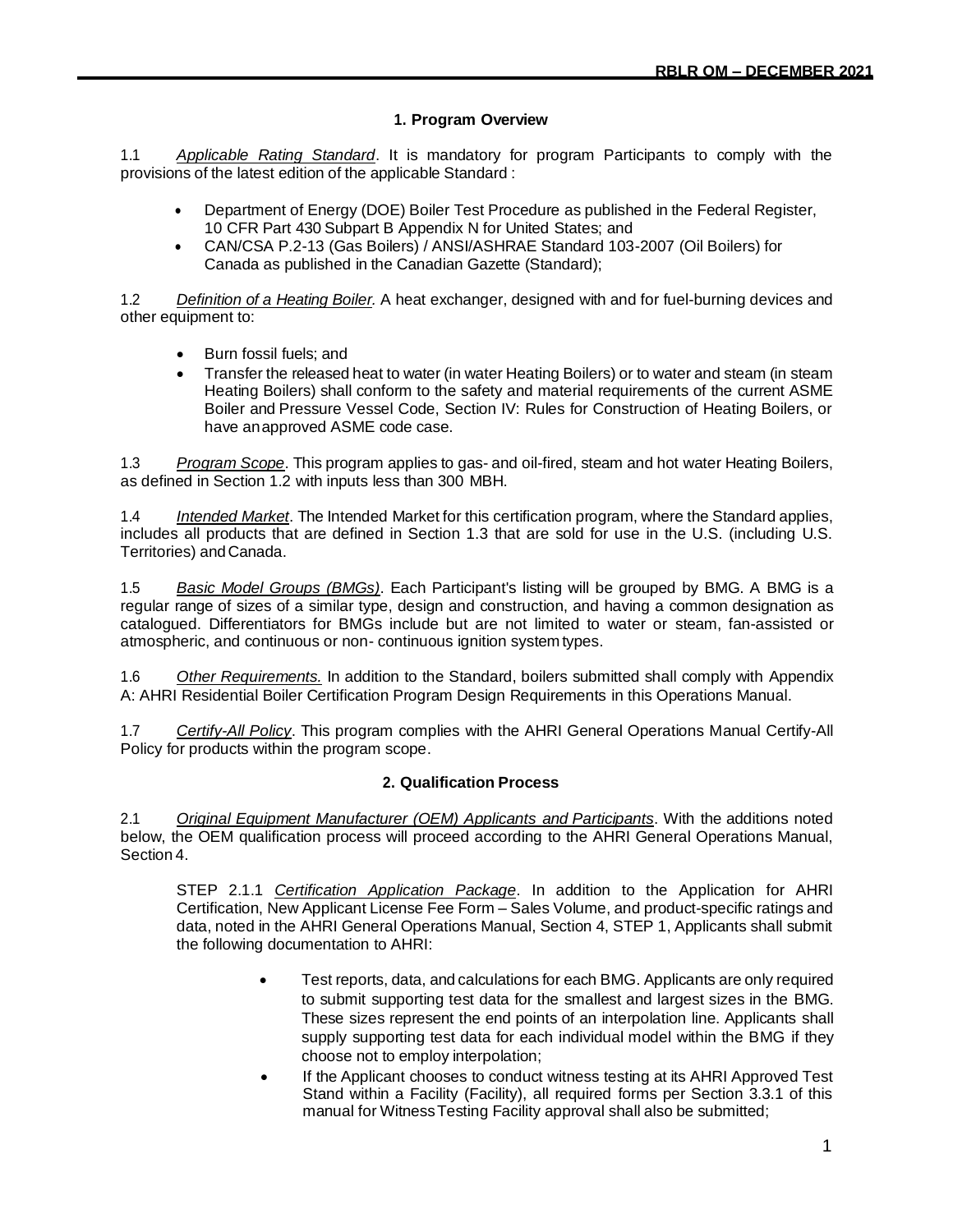• An Applicant requesting AHRI to submit data to CEC, DOE, FTC, and NRCan shall submit third-party authorization, compliance forms and other necessary information;and

All forms can be obtained through AHRI.

#### STEP 2.1.2 *Processing Application package*.

STEP 2.1.2.1 *Performance Certification Agreement for Original Equipment Manufacturer (OEM Agreement)*. No further action required beyond that listed in Section 4, STEP 4.2 of the AHRI General Operations Manual.

STEP 2.1.2.2 *Participation and Licensing Fee Invoice*. Payment of the Participation and Licensing Fee is due within 30 calendar days of the invoice issue date. Testing shall not be conducted until the invoice is paid in full. No further action required beyond that listed in Section 4, STEP 4.2 of the AHRI General Operations Manual.

#### STEP 2.1.3 *Selection and Acquisition of Test Samples*.

STEP 2.1.3.1 *Number of Qualification Tests*. One (1) model from each Applicant's BMG shall be selected for test.

STEP 2.1.3.2 *Acquisition of Qualification Test Samples/Selection Criteria*. Within 30 calendar days of a request from AHRI, the Applicant shall have samples available for selection. Samples shall be acquired in accordance with Section 3 of this manual. It is acceptable for the Participant to have a single sample available for selection.

STEP 2.1.3.3 *Witness Test Facility Approval and Sample Selection.* If the Applicant has applied to conduct witness testing at its facility, the Independent Third-Party Laboratory contracted by AHRI (Laboratory) shall contact the Applicant to schedule a preliminary witness test facility inspection. Upon final approval of the Applicant's witness test facility and the approval of the Applicant's submitted ratings, the Laboratory shall contact the Applicant to schedule initial qualification testing. Section 3 further explains the requirements and procedures for applying and conducting witness testing.

Qualification testing may be scheduled simultaneously with facility inspection; however, should the facility fail inspection the testing shall be delayed until the facility is brought into compliance.

If the Applicant has not applied to conduct witness testing at its facility, the qualification process shall continue with the approval of the Applicant's submitted ratings. Upon approval by AHRI, or at another approved facility as specified in Section 8 of this manual, the Laboratory shall contact the Applicant to schedule initial qualification testing.

STEP 2.1.4 *Qualification Testing*. AHRI shall supply the Laboratory with the Published Ratings. The Laboratory shall conduct the testing of the samples in accordance with the Standard, against the Published Ratings.

For qualification testing, AFUE and Heating Capacity, based on the steady state efficiency, shall meet or exceed 98.0% of the Participant's Published Rating.

> STEP 2.1.4.1 *Successful Completion of All Qualification Tests.* If all qualification tests pass, proceed to STEP 2.1.5.

> STEP 2.1.4.2 *First Sample Qualification Test Failure*. Upon a qualification test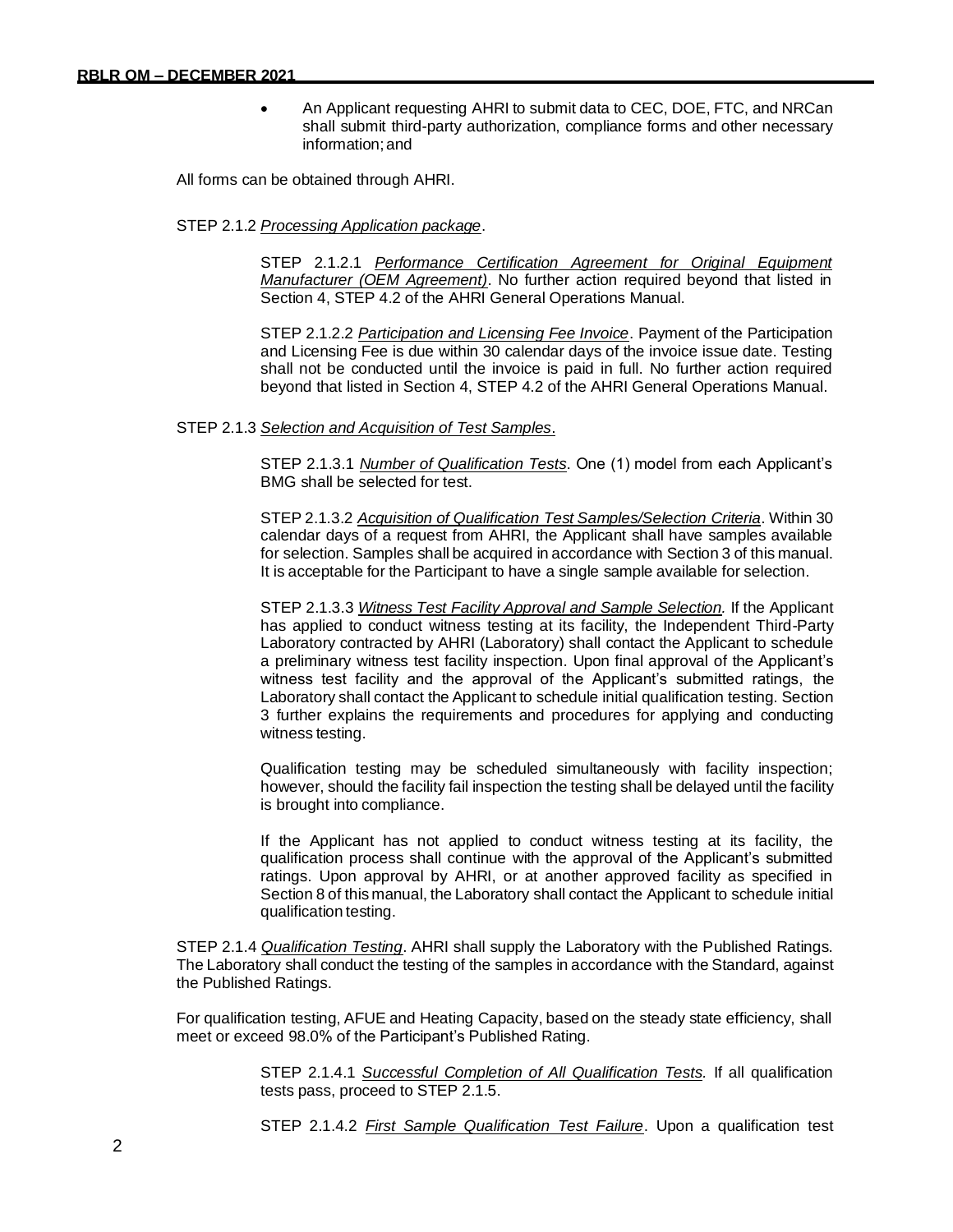failure, the Participant shall restart the qualification process for that BMG. A Participant shall not sell models that have not passed qualification testing in the Intended Market. An Applicant shall require additional testing to join the program.

STEP 2.1.5 *Welcome to the Program*. No further action required beyond that listed in Section 4, STEP 4.5 of the AHRI General Operations Manual.

2.2 *Private Brand Marketer (PBM) Applicants*. With the additions noted below, the PBM qualification process will proceed according to the AHRI General Operations Manual, Section5.

PBM applicants are not required to undergo qualification testing. PBM product certification is contingent upon the certification of the associated OEM product.

STEP2.2.1 *Certification Application Package*. In addition to the Application for AHRI Certification Form noted in the AHRI General Operations Manual, Section 5, STEP 5.1, Applicants shall submit the following documentation to AHRI:

> • Additional information may be needed to meet EPA ENERGY STAR® program requirements as referenced in the AHRI General Operations Manual, Section 16.

STEP 2.2.2 *Processing Application Package*.

STEP 2.2.2.1 *Performance Certification Agreement for Private Brand Marketer (PBM Agreement)*. No further action required beyond that listed in Section 5, STEP 5.2.1 of the AHRI General Operations Manual.

STEP 2.2.2.2 *OEM Agreement on Behalf of the PBM Applicant*. No further action required beyond that listed in Section 5, STEP 5.2.2 of the AHRI General Operations Manual.

STEP 2.2.2.3 *Licensing Fee Invoice*. Payment of the Licensing Fee is due within 30 calendar days of the invoice issue date.

STEP 2.2.3 *Welcome to the Program*. No further action required beyond that listed in Section 5, STEP 5.3 of the AHRI General Operations Manual.

#### **3. Equipment Selection and Testing**

<span id="page-8-0"></span>3.1 *Annual Testing Requirement*. 30% of a Participant's BMGs shall be tested annually, with a minimum of one (1) test. Fractional numbers shall be rounded to the nearest whole number using traditional rounding methods.

3.2 *Testing Requirement for Introduction of New BMG*. Prior to being listed in the AHRI Directory of Certified Product Performance (Directory), any new BMG introduced by the Participant shall undergo qualification testing as referenced in Section 2. When a previously certified BMG manufactured by one Participant is to be manufactured and marketed by a second Participant, no qualification test is required unless the second Participant is making design changes that could affect ratings. In such cases, the qualification procedure shall be determined in accordance with Section 3.3.

Where a qualification test is required, one (1) model from each new BMG shall be tested.

AHRI shall arrange for the BMG to be tested against the ratings submitted by the Participant. The BMG shall pass qualification testing before it is listed in the Directory and before the Participant can claim AHRI certified ratings for models within the BMG.

3.2.1 *Required Data*. A Participant wishing to certify a new BMG shall submit supporting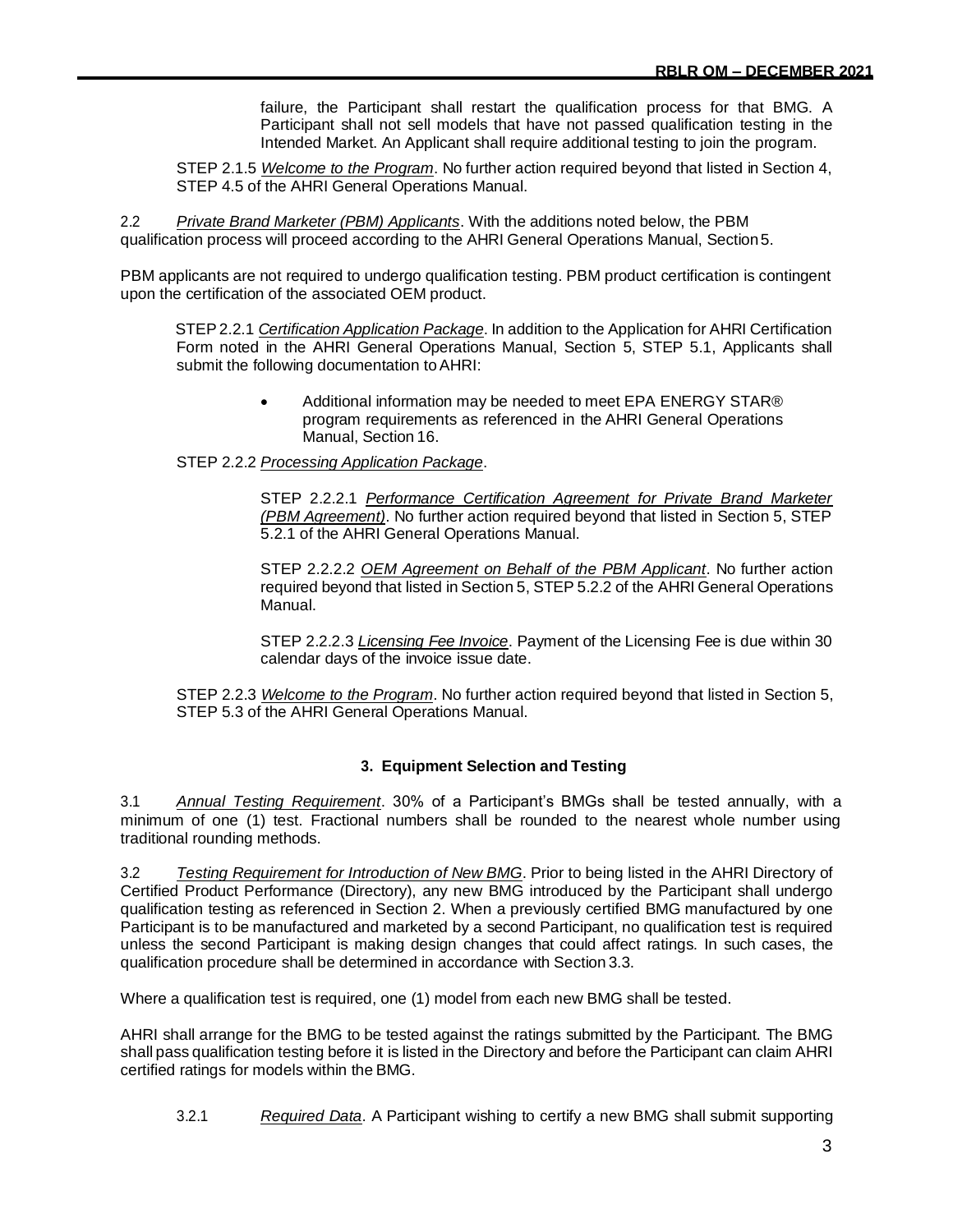test data consisting of no fewer than two (2) separate tests for each model. The tests shall be conducted on separate units of the same model. The claimed Annual Fuel Utilization Efficiency (AFUE) ratings shall be determined as outlined in 10 CFR 429.18 truncated to the one-tenth of a percentage point. The claimed Heating Capacity rating shall be no greater than the mean of the measured results. The participant shall submit calculated results for mean and lower confidence limit.

Where models within a BMG share similar enough geometry to make rating interpolation possible, Participants are only required to submit supporting test data for the smallest and largest sizes in the BMG. These sizes represent the end points of an interpolation line. Participants shall supply supporting test data for each individual model within the BMG if they choose not to employ interpolation.

3.3 *Testing Requirement for Voluntarily Changed BMG*. A BMG rating change shall be considered voluntary if the Participant desires to make a change to ratings, or a physical change(s) that could affect ratings, to any model within the BMG and would continue to market the product under the same designation as the product since its last submittal to AHRI.

3.3.1 *Notification ofVoluntarily ChangedBMG*.Priorto introducinga changed product to the market, introducing revised Program Ratings, or updating the Directory, the Participant shall notify AHRI, in writing, of the exact changes proposed, the date the changed product is expected to be introduced on the market, and the requested rating for the changed product. AHRI shall review the submitted materials and notify the Participant, in writing, if qualification testing is required. The Participant shall not implement the changes, publish ratings for the changed product, or update Directory ratings, until necessary AHRI testing is completed and passed or AHRI notifies the Participant that the BMG shall not be subject to qualification testing.

AHRI reserves the right to make unannounced physical inspections at the Participant's facility to determine if products have been changed and to verify Participant compliance with procedures for notifying AHRI of changed BMGs.

> 3.3.1.1 *Increased Product Ratings*. If the Participant notifies AHRI that the product ratings will increase, or AHRI determines the product's certified ratings may be affected by the proposed change, the Participant shall complete the qualification procedure as prescribed in Section 3.2.

> 3.3.1.2 *Decreased Product Ratings*. If the Participant notifies AHRI that the product ratings will decrease, the Participant may be required, at the discretion of AHRI, to complete the qualification procedure as prescribed in Section 3.2.

> 3.3.1.3 *Unchanged Product Ratings*. If AHRI determines a BMG's certified ratings are unaffected by physical changes made to the product, the BMG shall not be subject to qualification testing.

3.4 *Location of Test*. Testing shall be performed at the Laboratory or Facility and the sample shall be installed in the test facility in accordance with the Participant's published installation instructions in printed or electronicformat.

The Participant shall elect to conduct testing at the Laboratory or at the Facility. The Facility shall be approved by AHRI prior to any test being conducted. Testing shall continue to be conducted at the Participant's Facility, contingent upon it remaining AHRI-approved, or until the Participant notifies AHRI, in writing, of its desire to change facilities. All tests, regardless of location, must be conducted or witnessed by the Laboratory's Representative (Representative).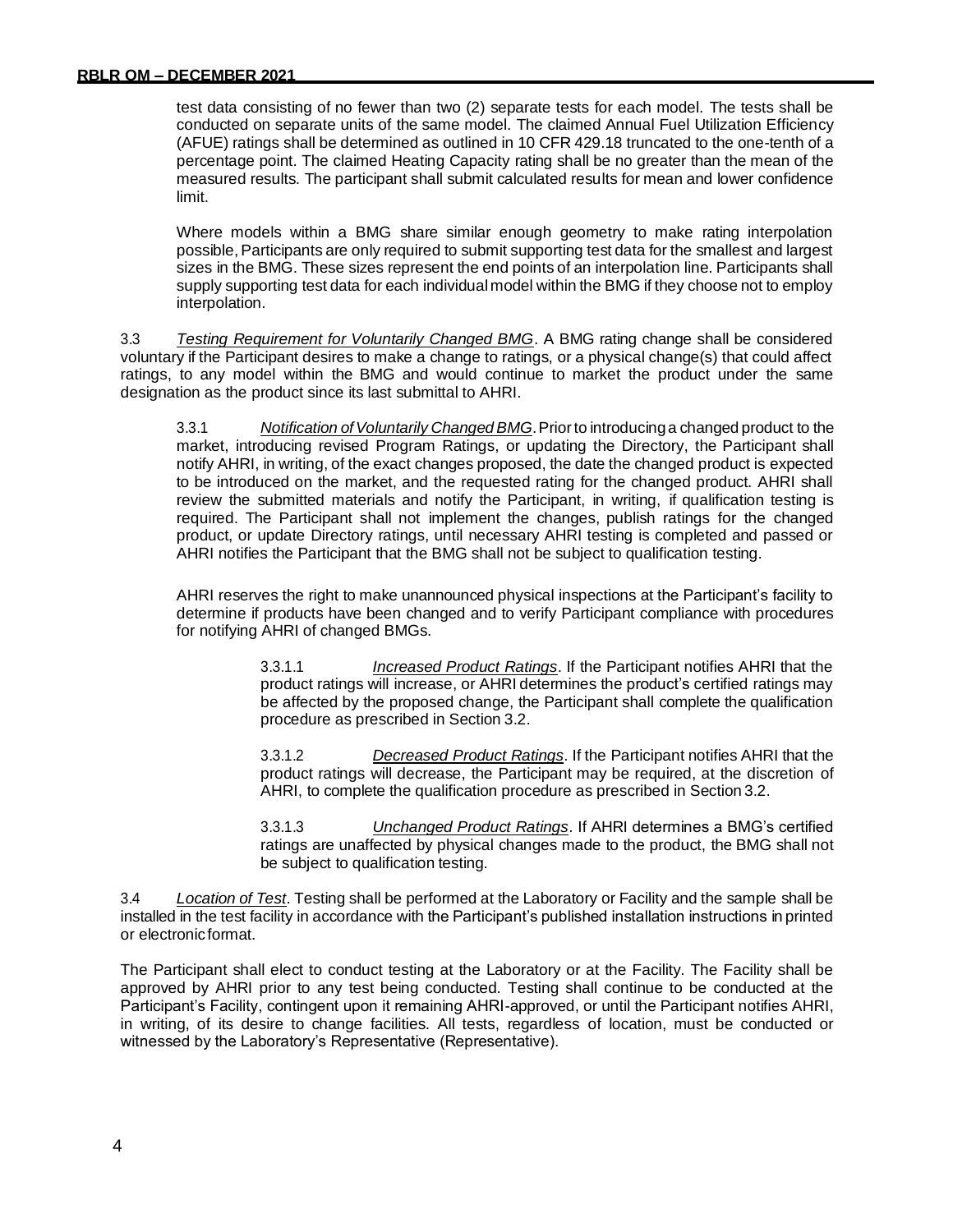3.5 *Witness Testing Procedures and Operations*. This Certification Program allows for witness testing, where Participant personnel, witnessed by the Representative, conducts testing at a Facility. Witness testing requirements are covered in the AHRI General Operations Manual, Section 9 and as specified below.

- 3.5.1 *Application for Witness Testing*. A Participant shall submit all of the following toAHRI:
	- Form RBLR-WT1, Application for Witness Testing;
	- Form RBLR-WT2, Calibration Report, a complete list of all instruments and equipment being used to perform certification testing in accordance with the applicable Standard;
	- A copy of each calibration report showing date of last calibration;
	- Photographs of the test facility in which AHRI certification testing will take place, which shall include sufficient views to show the location and connection of each instrument.

Electronic copies of these forms are available on the AHRI website (www.ahrinet.org)

3.5.1.1 *Acknowledgement of Request*. AHRI shall acknowledge receipt of the Participant's application to conduct witness testing. AHRI shall review the material and shall inform the Participant if additional information and/or changes are required forthe Facility tomeet the applicable Standard.

3.5.2 *Inspection of Witness Test Facility*. Following preliminary facility approval based on submitted data, the Representative shall inspect the facility to verify compliance to the data submitted and to the certification program. Testing may be scheduled simultaneously with facility inspection; however, should the facility fail its inspection, the testing must be delayed until the facility is brought into compliance. A boiler shall be running in the facility for the inspection to be completed. The Representative shall confirm the submitted data on Form RBLR-WT1 and RBLR-WT2.

> 3.5.2.1 *Non-Compliant Inspection Results*. If the results of the inspection indicate that a Facility is non-compliant with the certification program, all discrepancies shall be resolved and resubmitted to the AHRI before approval may be granted to proceed with certified ratingstests.

> 3.5.2.2 *Final Approval of Witness Test Facility*. Upon acceptable results of the inspection, AHRI shall notify the Facility, in writing, of final acceptance and approval to proceed with certification tests. AHRI shall provide the Facility with a certificate of approval.

3.5.3 *Scheduled Witness Test Facility Re-approval*. The Facility shall remain approved for no more than two (2) years. At this time, re-approval shall be required, including submittal of the documents outlined in Section 3.5.1 and inspection outlined in Section 3.5.2. Upon re-approval by AHRI, the Facility shall receive a new certificate of approval to be displayed in the Facility.

3.5.4 *Unscheduled Facility Re-approval*. Any changes that may affect a Facility's ability to function per the certification program requirements, shall be required to be re-approved by Laboratory personnel prior to conducting any witness testing. At this time, re-approval shall be required, including submittal of the documents outlined in Section 3.5.1 and inspection outlined in Section 3.5.2.

#### 3.5.5 *Witness Test Operations at a Facility*.

3.5.5.1 *Advance Set-Up of Sample in an AHRI-Approved Test Facility*. A Participant may set up the test sample in the Facility prior to the arrival of the Representative. Prior to witness test commencement, the Representative shall verify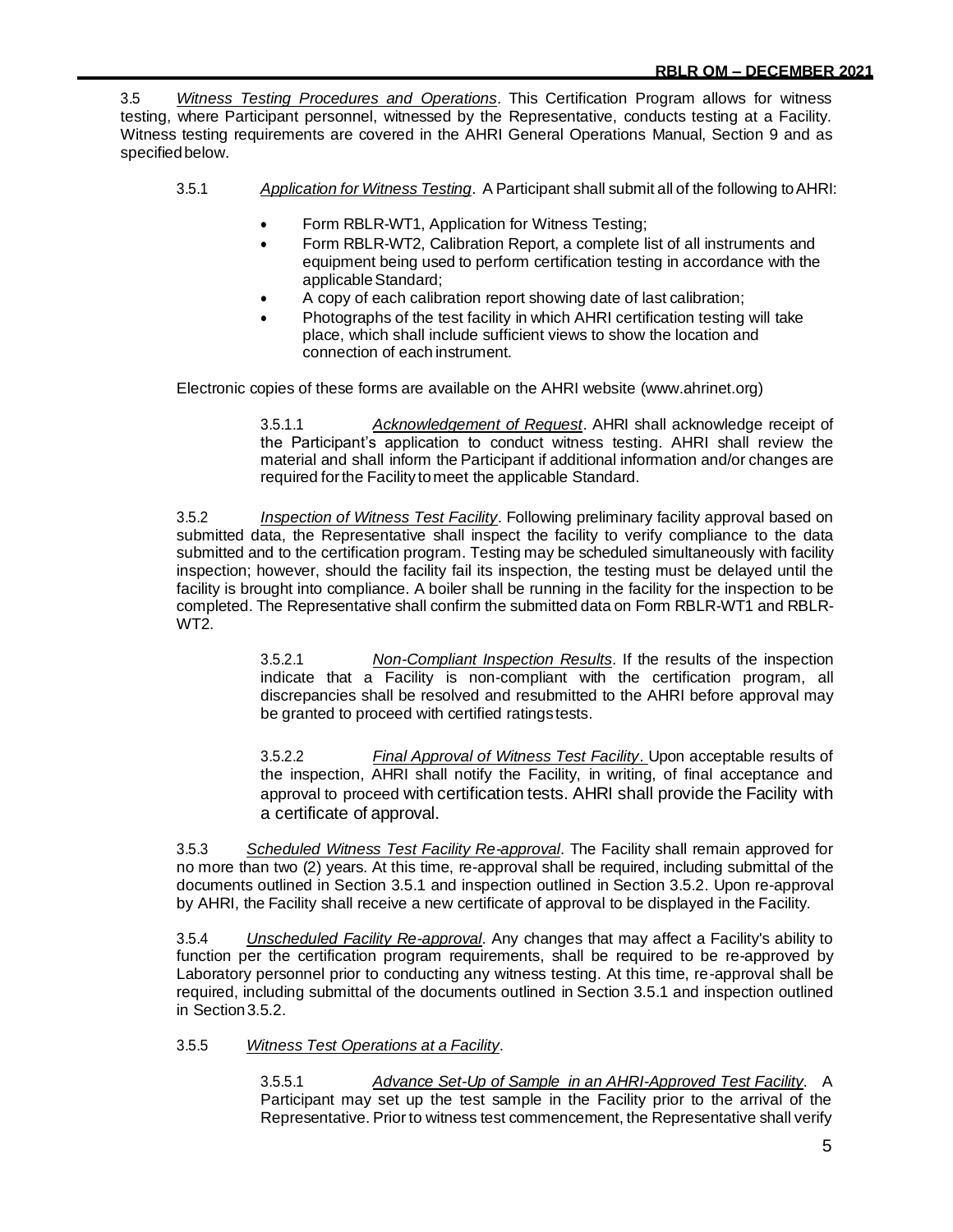that the sample is the model selected by AHRI for testing and that the sample has been set up in the Facility in accordance with the Participant's installation instructions and referenced method of test.

3.5.5.2 *Duty Assignments of the Representative*. Sample testing, data acquisition, and generation of test data shall be performed by the Participant personnel and assisted and witnessed by the Representative. Participant or Facility personnel shall be on-hand to assist the Representative as requested and are permitted to be present but are not permitted to tamper or adjust samples during tests, unless specifically approved by the Representative responsible forthe test.

Verification of instrument application (in accordance with the procedures defined in the applicable Standard) and verification of calibrations shall be performed by the Representative.

3.5.5.3 *Use of Instrumentation*. The Representative shall use primary test instruments belonging to the Facility, in accordance with certification program requirements.

3.5.5.4 *Sample Start-Up and Operation*. Start-up and operation of the sample shall be in accordance with the Participant's published installation instructions in printed or electronic format.

3.6 *Selection of Test Samples.* Selections shall be made based on data contained in the Directory. AHRI shall inform the Participant, in writing, of the sample(s) selected for test.

3.7 *Methods for Acquiring Annual Test Samples*. The Representative shall make a Random Sample Selection from the Participant's production lines or distribution within 30 calendar days of a selection by AHRI. Selected samples shall be shipped to the Laboratory accompanied by the Participant's published installation instructions in printed or electronic format. Refer to Section 9 of the AHRI General Operations Manual.

For Witness Testing, AHRI shall request several serial numbers of stock units from which a sample can be chosen at random. Selected samples shall be accompanied by the Participant's published installation instructions in printed or electronic format. Upon notification of selections by AHRI, the Participant will work with AHRI to determine a mutually agreed upon test date which may require the Participant to accelerate production.

Participants in the Certification Program have the option of having two (2) units initially selected and sealed with the additional option of having both units shipped to the testing laboratory, or to have one (1) held at the Participant's location for a possible second sample test after a first sample failure.

3.8 *Testing Punch List.* The Participant shall complete and provide a Punch List (refer to the AHRI website) in electronic format to the Laboratory prior to sample arrival at the Laboratory. Punch lists shall not be required for witness testing. The Participant may choose to furnish a single Punch List for multiple tests.

The Punch List shall not contradict the installation and operations manual provided by the Participant. If there is a discrepancy between notes written on the Punch List, Installation and Operations Manual, product specific operations manual, Standard, and/or the Directory, AHRI shall determine which document takes precedence.

3.9 *Sample Acquisition Timeframe*. For testing at Laboratory or the Facility, the Participant shall deliverthe selected sample(s) to the Laboratory within 14 calendar days of the Random Sample Selection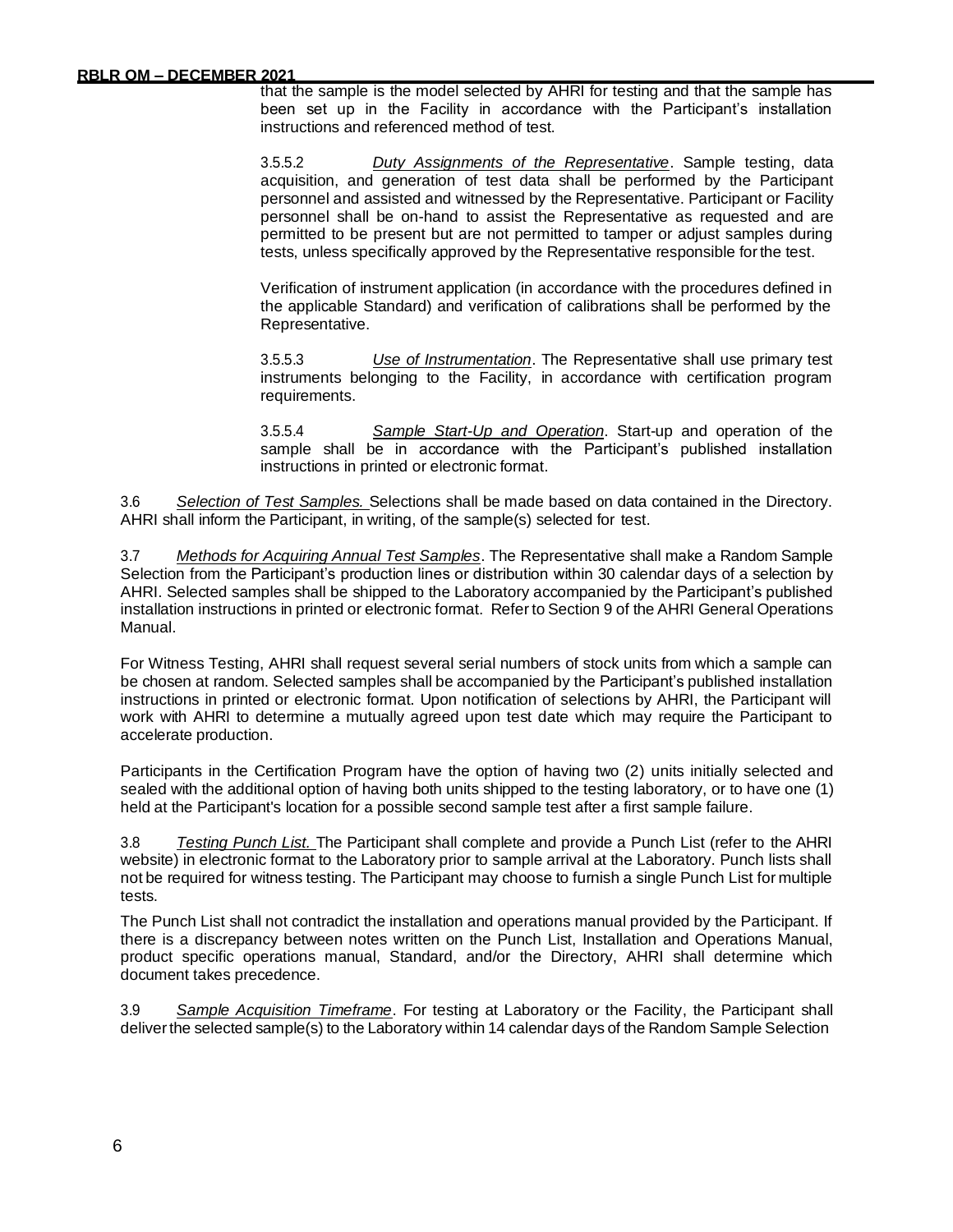by the Laboratory personnel. The Participant is responsible for supplying all proprietary components, and components normally shipped with the boiler at the same time the unit is made available at the designated testfacility.

- 3.10 *Certified Data*. In accordance with the applicable Standard, the following certified ratings are verified by test:
	- Heating Capacity, MBH; and
	- Annual Fuel Utilization Efficiency (AFUE),%
- 3.11 *Rating and Testing Procedures for Establishing Input, AFUE, DOE Heating Capacity and NetAHRI Ratings*.

3.11.1 *Input, AFUE, and DOE Heating Capacity*. Input, AFUE, and DOE Heating Capacity shall be determined by following the applicable Standard. A value of 140,000 Btu/gal shall be used to determine oil input in GPH, expressed to the nearest 0.05.

3.11.2 *Determination of Net AHRI Ratings*. Net AHRI Ratings are determined by dividing the Heating Capacity by the piping and pickup factors of 1.333 and 1.15 respectively as Steam Factor and Water Factor, and rounding to the nearest MBH. Net AHRI Rating, Steam (sq ft) shall be determined by dividing the rounded Net AHRI Steam Rating, Steam (MBH) by 0.240 square feet of steam radiation per MBH. It may be catalogued to the nearest square foot or the nearest 5 square feet.

3.12 *Clarifications in Running of the Test Procedure*. AHRI and Testing Agency may develop Test Procedure Guidelines that will facilitate a standardized running of the DOE test procedures. Such guidelines shall not revise or modify the basic DOE test procedure, but will seek to provide uniformity in interpretation of terms, measurements, and application ofprocedures

3.13 *Test Data*. The Laboratory personnel or Representative shall collect and submit the following data, for each boiler tested, to AHRI at the conclusion of testing:

- Computer printout showing test results for each boiler tested for verification; and
- RBLR-DS3, Boiler Test Log Sheet

3.14 *Testing Threshold*. For annual verification testing, AFUE and Heating Capacity shall meet or exceed 95.0%of the published rating.

3.15 *Test Failures*.

3.15.1 *Options Following First Sample Failure*. When the Participant is notified of a first sample certified rating failure, they have seven (7) calendar days to select one of the following options:

- Re-rate all models within the failed sample's BMG proportionate to the failed test's results;
- Test second sample of the same model (sample shall be available within the timeframe and procedure allotted in Section 3.9 following notification of decision to AHRI via Manufacturer's Decision Form [MDF]);
- Obsolete the model, which also obsoletes all models within the corresponding BMG.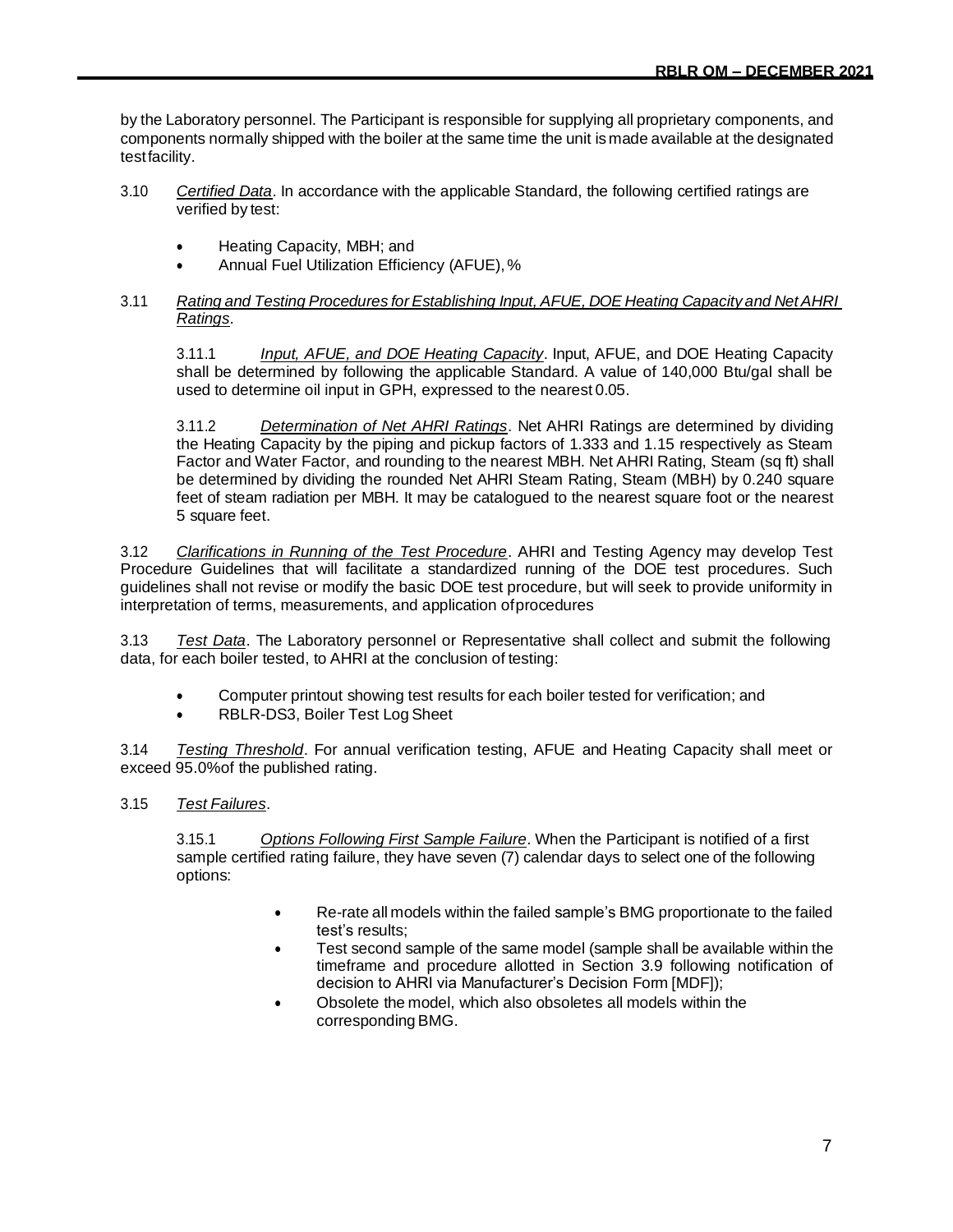3.15.2 *Options Following Second Sample Failure*. When the Participant is notified of a second sample certified rating failure, they have seven (7) calendar days to select one of the followingoptions:

- Re-rate all models within the failed sample's BMG proportionate to the failed test's results or the average of the two (2) test results, whichever rating is lower;
- Obsolete the model, which also obsoletes all models within the corresponding BMG.

#### **4. Challenge Tests**

Refer to Section 10 of the AHRI General Operations Manual.

#### **5. AHRI Directory of Certified ProductPerformance**

All certified products shall be listed in the Directory, [www.ahridirectory.org.](http://www.ahridirectory.org/) Certification shall not be implied nor claimed for any product not listed in the Directory. Except as noted below, the Participant shall follow the steps outlined in Section 11 of the AHRI General Operations Manual.

5.1 *Publication of Ratings in Certified Directory*. The following information pertaining to each model certified shall be published in the Directory:

- AHRI Certified Reference Number;
- Model Status;
- Trade or Brand Name of Model;
- Model Number(s) or Designation(s);
- Material:
- Location (Indoor or Outdoor);
- Fuel Type;
- Input (MBH or GPH);
- Net AHRI ratings, square feet (steam) or MBH (steam or water);
- Heating Capacity, MBH;
- Condensing (Yes or No);
- Control:
- Ignition Type;
- Annual Fuel Utilization Efficiency (AFUE), %;
- Draft Type;
- Federal Tax Credit Eligibility;
- Rerate Status:
- $CO<sub>2</sub>$  that is the basis for rating (where air/fuel ratio is field-adjustable independent of input)

Note that only Heating Capacity and AFUE are certified ratings. All other ratings are considered noncertified program ratings.

5.2 *Data Forms*. Each Participant shall list its products by BMG. OEM and PBM Participants shall submit/edit product data via the Directory.

#### **6. Assessment and Payment of CertificationFees**

Refer to Section 12 of the AHRI GOM.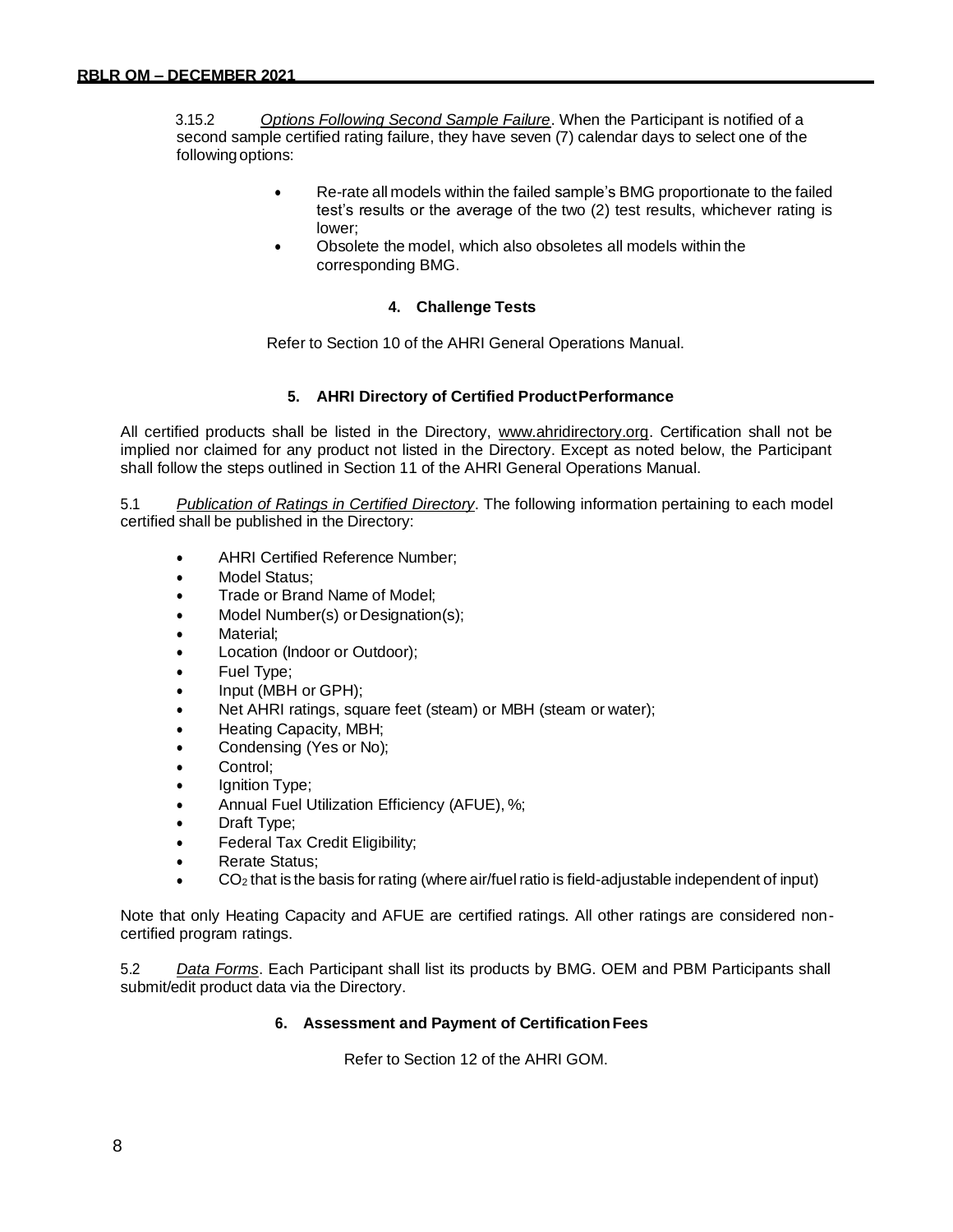#### **7. Issuance of Violations and/or Termination**

Refer to Section 14 of the AHRI GOM.

#### **8. Program Hierarchy, Complaints, and the Appeals Process**

Refer to Section 15 of the AHRI GOM,

#### **9. Proper Use of the AHRI Certification Mark and Claims to Certification**

Refer to Section 8 of the AHRI GOM.

#### **10. Minimum Data Requirements for Certified and Non-Certified Program Ratings**

10.1 *Definition of Program Ratings*. All efficiency and performance measures that are certified (AFUE and Heating Capacity), and non-certified (i.e. Net AHRI Ratings), shall be published in accordance with the applicable Standard and this operations manual.

10.2 *Publication of Non-Certified Ratings*. A Participant's printed or online material may contain noncertified ratings (i.e. Net AHRI Ratings). The literature shall clearly distinguish between certified and noncertified ratings.

10.3 *Minimum Data Requirements for Publication in Literature*. The minimum data requirements listed in this section shall be published in all literature in which Program Ratings are shown or which contain statements or representations, expressed or implied, to the effect that ratings have been determined as prescribed in this Operations Manual (including, without limitation, any catalogs, installation instructions, bulletins, circulars, advertisements, price sheets, or other items that contain Program Ratings, or such statements or representations). However, literature may contain statements or representations that ratings have been determined as prescribed in this Operations Manual or indicate that boilers have Program Ratings without including the minimum data listed below if such literature does not contain the actual ratings and makes a specific reference to, and positive identification of, other literature that is customarily distributed with, and usually accompanies, the literature in question and contains all the required minimum data, including the actual approvedratings.

#### 10.3.1 *Oil-Fired Boiler*.

- Model Number;
- Heating Capacity;
- AFUE;
- Net AHRI Rating;
	- o Steam boiler in square feet and MBH steam;
	- o Steam and water boilers in square feet and MBH steam, and MBH water;
	- o Water boiler in MBH water;
- Input in GPH and heat value of fuel on which it isbased;
- AHRI Certification Mark

#### 10.3.2 *Gas-Fired Boiler*.

- Model Number;
- Heating Capacity;
- AFUE;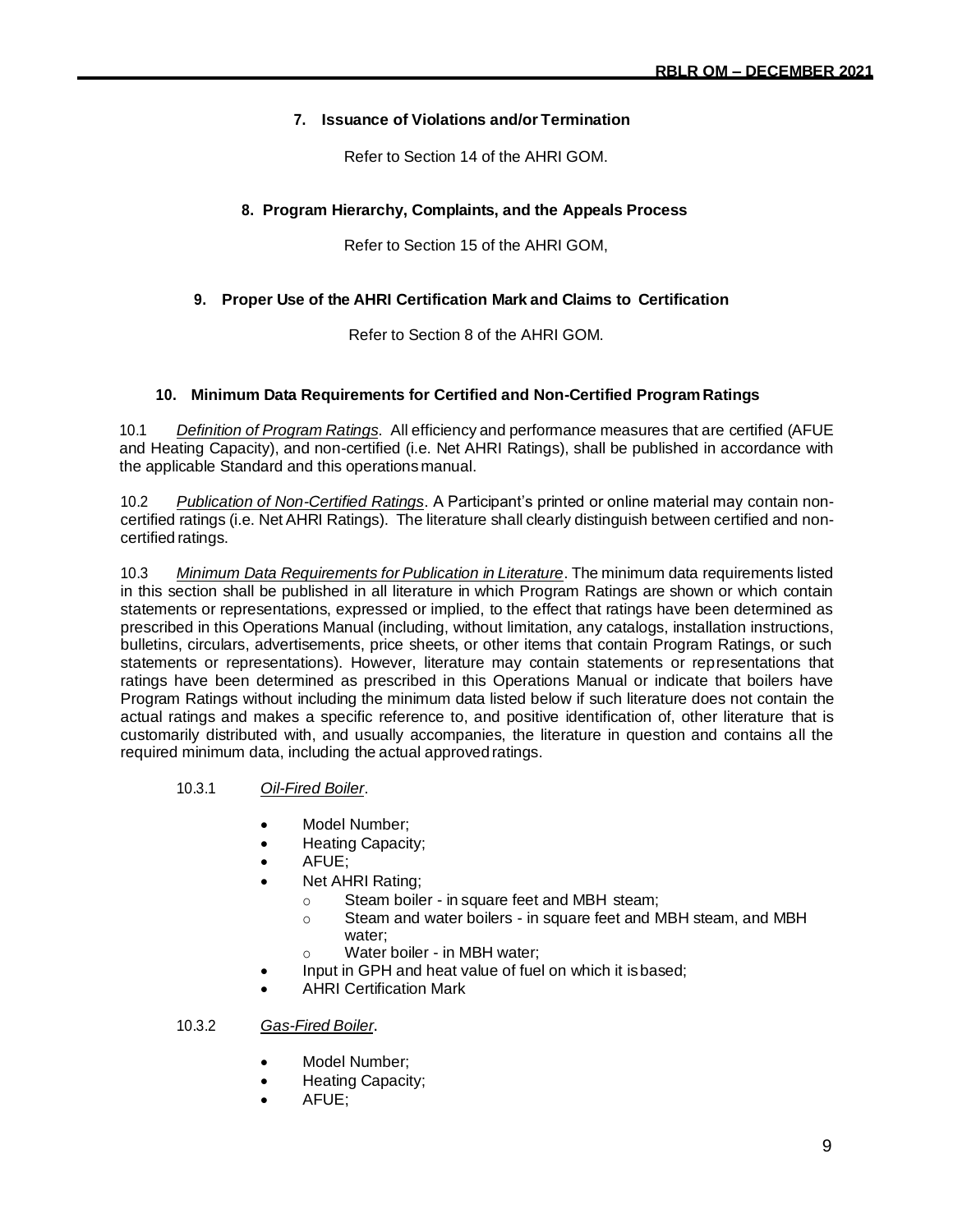- Net AHRI Rating;
	- o Steam boiler in square feet and MBH steam;
	- o Steam and water boilers in square feet and MBH steam, and MBH water;
	- o Water boiler MBH water;
- Input;
- AHRI Certification Mark

10.3.3 *Net AHRI Ratings*. All product literature in which Net AHRI Ratings are shown shall include statements covering the following points:

- The Net AHRI Steam Ratings shown are based on a piping and pickup allowance of 1.333.
- The Net AHRI Water Ratings shown are based on a piping and pickup allowance of 1.15.
- The manufacturer should be consulted before selecting a boiler for installations having unusual piping and pickup requirements, such as intermittent system operation, extensive piping systems,etc.
- If the ratings have been determined under the provisions governing forced draft boiler- burner units, a statement shall be included to this effect.
- Literature shall be identified by a form number or some other means, including the date of printing or issuance.
- If literature contains some ratings that are not Net AHRI Ratings, the Mark (as described in Section 5) shall be positioned in such a way as to make clear which are Net AHRI Ratings.
- Literature in which Net AHRI Water Ratings are shown may include the following statement:

*"For forced hot water heating systems where the boiler and all the piping are within the area to be heated, the boiler may be selected on the basis of its Heating Capacity."*

Literature in which Net AHRI Ratings are shown shall not contain any references to a specific adjustment of the Net AHRI Rating due to changes in piping and pickup loads except that listed in part g above, nor shall such literature contain a listing of any other Net AHRI Ratings.

10.3.4 *Display of Minimum Data*. Minimum data shall appear on an individual page of manufacturer literature and may include product pictures, dimensional drawings or shipment information. Program Ratings and other minimum data shall be placed into a table meeting the specified format found in the examples below.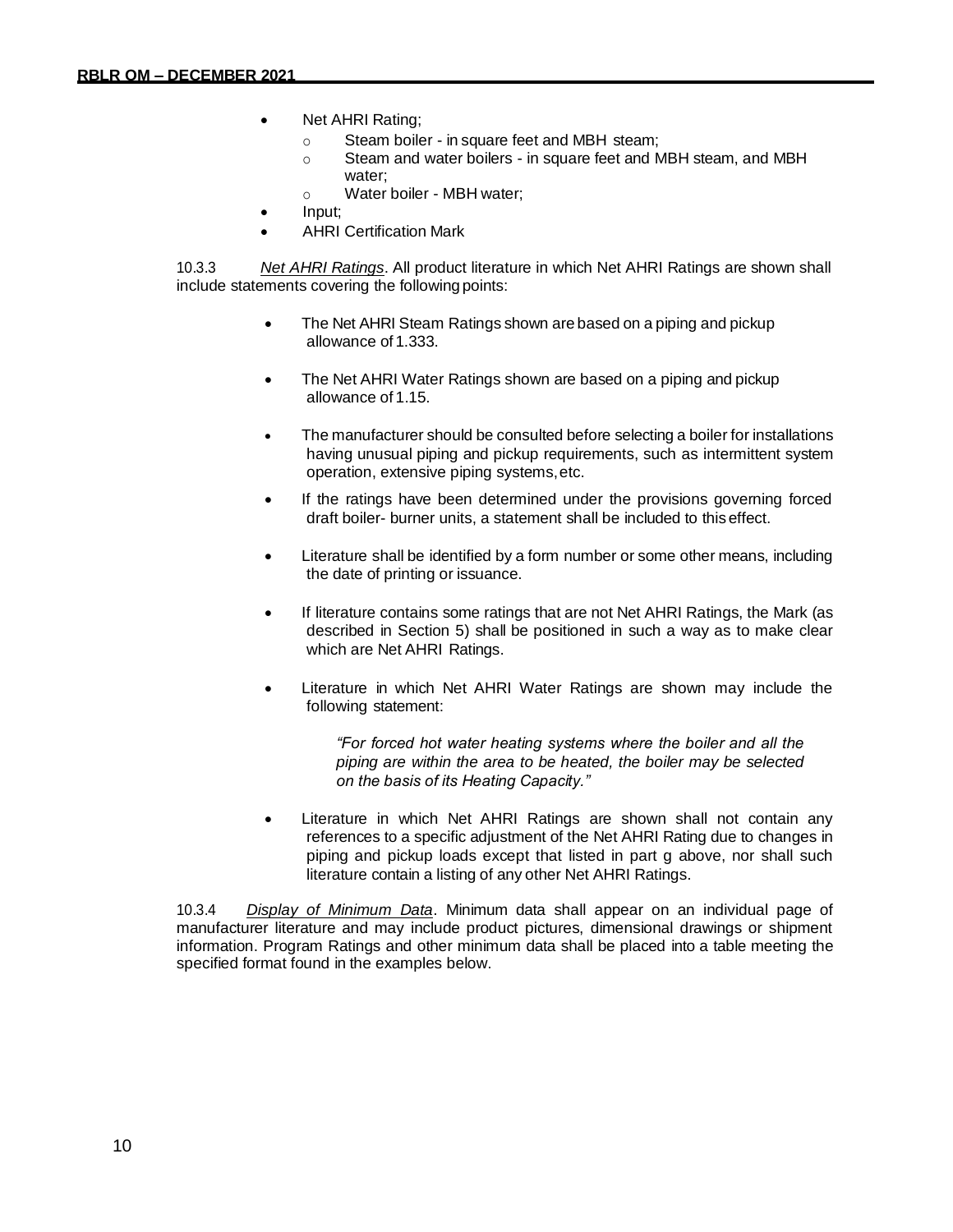|                                                                               | Example 1:<br>Residential Gas Modulating Boilers with Water Ratings* |     |                         |                       |         |                                                    |  |  |  |  |
|-------------------------------------------------------------------------------|----------------------------------------------------------------------|-----|-------------------------|-----------------------|---------|----------------------------------------------------|--|--|--|--|
| <b>AHRI</b> CERTIFIED.<br>Brand X as Series                                   |                                                                      |     |                         |                       |         |                                                    |  |  |  |  |
| Model                                                                         | Input, MBH*                                                          |     | Heating                 | AHRI<br>Net<br>Rating |         |                                                    |  |  |  |  |
| Number                                                                        | Min                                                                  | Max | Capacity,<br><b>MBH</b> | Water,<br>MBH         | AFUE, % | Dimensional<br>Other<br>or<br><b>Shipping Data</b> |  |  |  |  |
| BX-G1                                                                         | 21                                                                   | 75  | 61                      | 53                    | 82.8    |                                                    |  |  |  |  |
| BX-G2                                                                         | 42                                                                   | 165 | 134                     | 116                   | 81.9    |                                                    |  |  |  |  |
| BX-G3                                                                         | 56                                                                   | 280 | 227                     | 192                   | 80.7    |                                                    |  |  |  |  |
| $\star$<br>Manufacturers may choose to list maximum input only as "Input, MBH |                                                                      |     |                         |                       |         |                                                    |  |  |  |  |

|                                             |            | Example 2:<br><b>Residential Oil Boilers with Steam Ratings*</b> |                             |                      |                     |         |                      |  |
|---------------------------------------------|------------|------------------------------------------------------------------|-----------------------------|----------------------|---------------------|---------|----------------------|--|
| <b>AHRI</b> CERTIFIED<br>Brand X Oil Series |            |                                                                  |                             |                      |                     |         |                      |  |
| Model<br>Number                             | Input      |                                                                  | Heating<br>Capacity,<br>MBH | Net AHRI Rating      |                     |         | Other Dimensional or |  |
|                                             | <b>GPH</b> | MBH                                                              |                             | Steam<br>square foot | Steam<br><b>MBH</b> | AFUE, % | Shipping Data        |  |
| <b>BX-01</b>                                | 0.6        | 84                                                               | 70                          | 221                  | 53                  | 82.0    |                      |  |
| BX-O <sub>2</sub>                           | 1.1        | 154                                                              | 128                         | 400                  | 96                  | 82.1    |                      |  |
| BX-O3                                       | 1.7        | 238                                                              | 198                         | 621                  | 149                 | 82.2    |                      |  |

| Example 3:                                                          |            |     |                       |                                |               | Alternate Inputs Sharing a Common Table* |                     | Residential and Commercial Gas Modulating Boilers of a Single Series Tested at |                       |
|---------------------------------------------------------------------|------------|-----|-----------------------|--------------------------------|---------------|------------------------------------------|---------------------|--------------------------------------------------------------------------------|-----------------------|
| Brand X Gas Series                                                  |            |     |                       |                                |               |                                          |                     |                                                                                | <b>ALRI</b> CERTIFIED |
| Model<br>Number                                                     | Input, MBH |     |                       | Net AHRI                       |               | Thermal                                  | Combustion          |                                                                                |                       |
|                                                                     | Min        | Max | Output,<br><b>MBH</b> | Rating<br>Water.<br><b>MBH</b> | AFUE,<br>$\%$ | Efficiency,<br>%                         | Efficiency,<br>$\%$ | Other                                                                          |                       |
| BX-G1                                                               | 30         | 120 | 111                   | 97                             | 92.4          | $\overline{\phantom{0}}$                 |                     | Dimensional                                                                    | or                    |
| BX-G2                                                               | 52.5       | 210 | 193                   | 168                            | 91.9          | -                                        |                     | Shipping Data                                                                  |                       |
| BX-G3                                                               | 73         | 290 | 264                   | 230                            | 91.2          |                                          |                     |                                                                                |                       |
|                                                                     | 92.5       | 370 | 342                   | 297                            |               | 92.4                                     | 93.7                |                                                                                |                       |
| BX-GC4                                                              | 185        |     | 172                   | 150                            | -             | 93.1                                     | 94.1                |                                                                                |                       |
|                                                                     | 92.5       |     | 87                    | 76                             | -             | 94.3                                     | 95.2                |                                                                                |                       |
| BX-GC5                                                              | 112.5      | 450 | 410                   | 357                            | ۳             | 91.1                                     | 93.1                |                                                                                |                       |
|                                                                     | 112.5      |     | 106                   | 92                             |               | 94.1                                     | 94.9                |                                                                                |                       |
| $\star$<br>Shown with optional Thermal and Combustion Efficiencies. |            |     |                       |                                |               |                                          |                     |                                                                                |                       |

*\* When both residential and commercial boilers of a single product series share a common table, an accompanying footnote shall state "Output" is "Heating Capacity" for units with inputs <300 MBH and "Gross Output" for units ≥300 MBH.*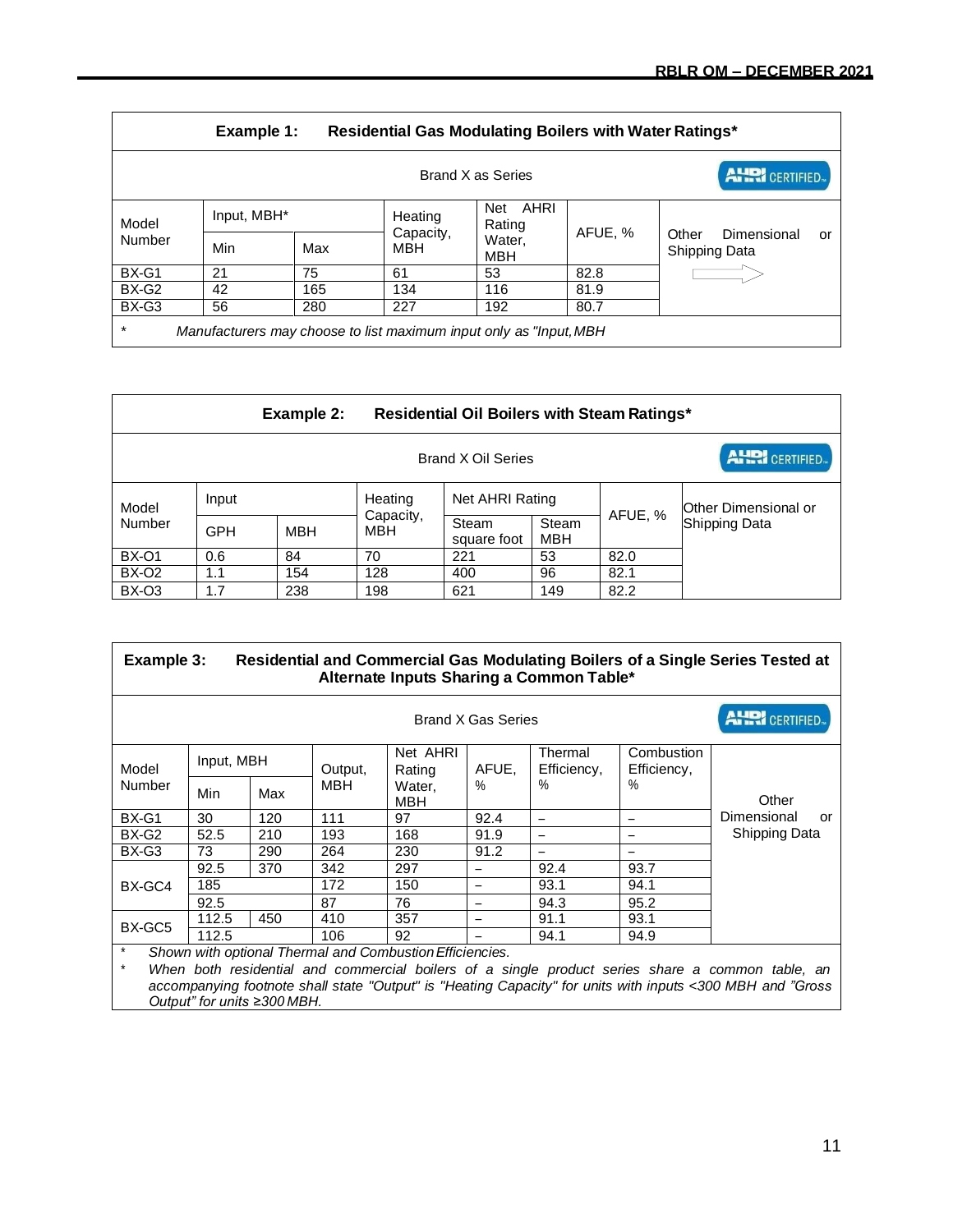- 10.3.5 *Minimum Data to be Shown on Boiler*.
	- 10.3.5.1 *Oil-Fired Boilers*.
		- Model Number:
		- Heating Capacity;
		- Net AHRI Rating;
			- o Steam boiler in square feet and MBH steam;
			- o Steam and water boilers in square feet and MBH steam, and MBH water;
			- o Water boiler in MBH water;
		- Input in GPH\*;
		- AHRI Certification Mark; and

*\* For modular boilers, the individual burner capacity shall be shown on each module*

#### *10.3.5.2 Gas-Fired Boilers.*

- Model Number:
- DOE Heating Capacity;
- Net AHRI Rating;
	- o Steam boiler in square feet and MBH steam;
	- o Steam and water boilers in square feet and MBH steam, and MBH water;
	- o Water boiler in MBH water;
- Input in MBH;
- AHRI Certification Mark; and

*10.4 Minimum Data to be Provided to Certify Compliance with the AHRI Residential Boiler Certification Program Design Requirements, Appendix A.*

- Does the Model have a Single Input Rate (Yes/No);
- Model Equipped with Tankless Coil?: (Yes/No);
- Boiler Type: Hot Water or Steam;
- 10.4.1 *Hot Water Boilers Not Equipped with a TanklessCoil*.
	- Automatic Means Employed for Boiler (chooseone):
		- Adjustment of boiler supply set point based on inferred heating load. If used, the input used to infer heat load shall be indicated (choose at least one):
			- Outdoor temperature
			- Thermostat demand pattern
			- Indoor temperature
			- Burner cycling and/or modulation pattern
		- o Burner delay (only an option for Single Input Rate boilers). If used, the method(s) used to delay the burner shall be indicated (choose at least one):
			- Delayed as a function of residual heat available in the system so that a greater calculated residual heat results in a greater delay
			- Delayed operation until boiler water temperature is 140 F or less.
	- Is the boiler equipped with an override?: (Yes or No)
		- o If Yes, is the notice shown in Appendix A, Item 7, included in the installation instructions? (Yes or No)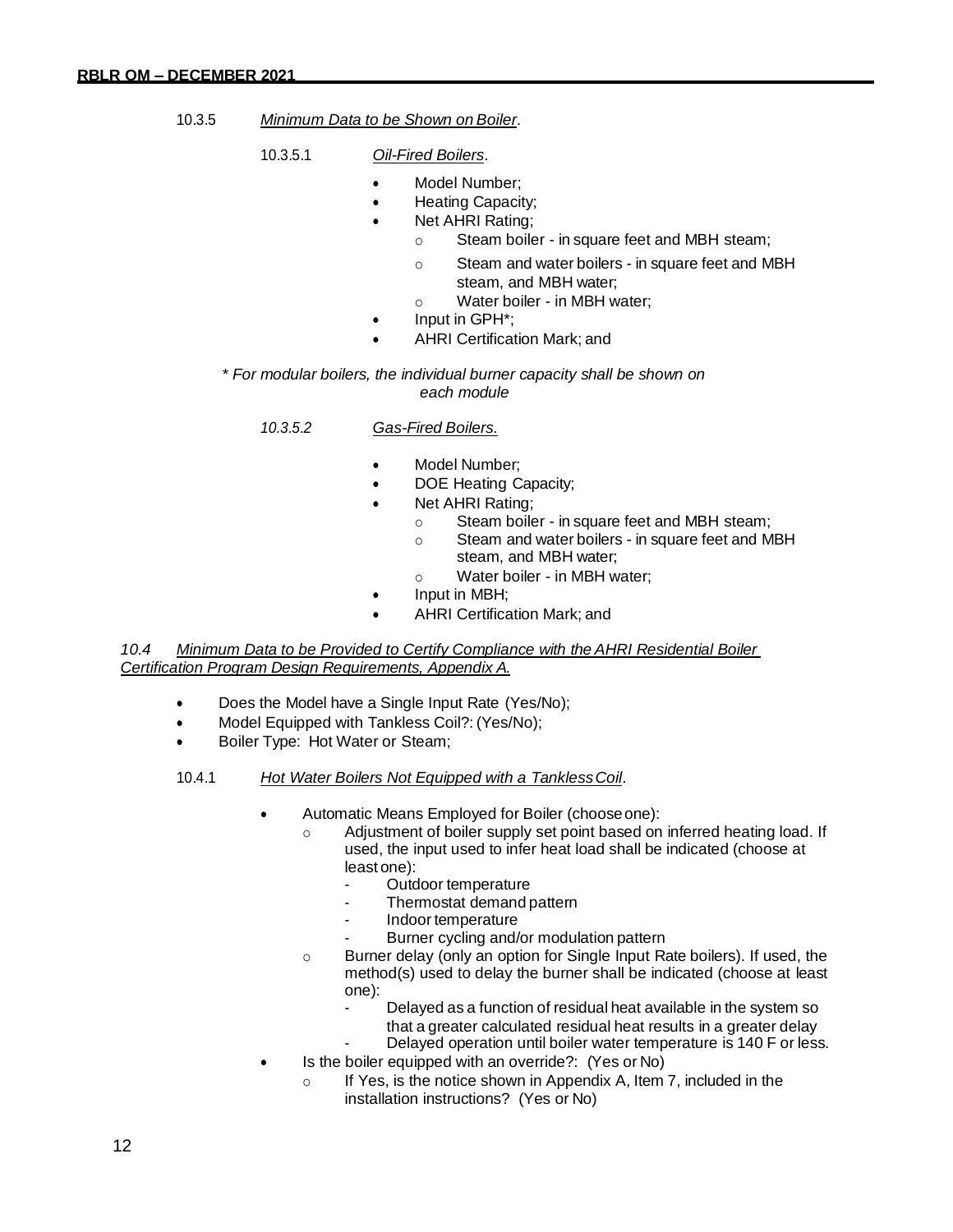- When there is no inferred heat load, does the automatic means limit the boiler water temperature to 140°F or less? (Yes or No)
- Are the Automatic Means, and any field installed Devices required for it to operate, supplied with the model? (Yes or No)
- Except that a boiler may operate in the event a Device (defined in Appendix A) becomes defective and provides indication of this fault, does the boiler operate without the Automatic Means installed? (Yes or No)
- 10.4.2 *Gas-Fired Boilers*.
	- Ignition type (choose one)
		- o Intermittent/Electronic Ignition
		- o Standing Pilot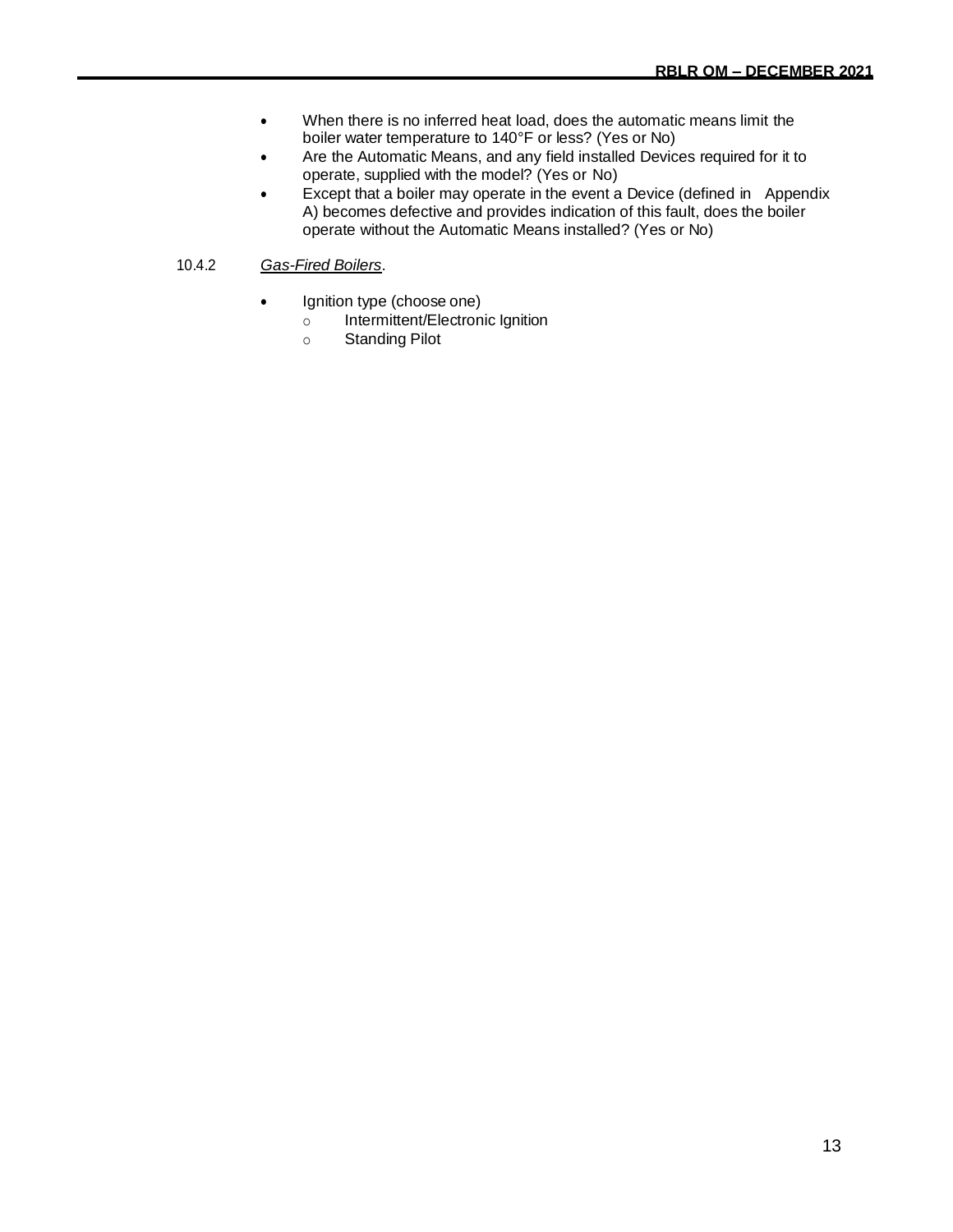#### **APPENDIX A: AHRI RESIDENTIAL BOILER CERTIFICATION PROGRAM DESIGN REQUIREMENTS**

#### A1 *Definitions*

A1.1 *Automatic Means*. A function within the boiler control system that uses measured quantities having a correlation to the inferred heat load to automatically adjust at least one of the following boiler operating parameters: water temperature set-point, set point differential, or burner enable.

A1.2 *Residual Heat.* Heat from the previous boiler heating cycle that may provide usable heat to the building prior to enabling burner operation.

A1.3 *Tankless Coil*. A heat exchanger that is installed inside the boiler pressure vessel and which is used to transfer heat from the boiler water to domestic water.

A1.4 *Inferred Heat Load*. An estimate of the heating need derived by the automatic means.

A1.5 *Devices.* Field installed components that provide information to the automatic means. This information may include temperature, heating load, or other parameters required to fulfill the requirements of this document. This information may be either directly or indirectly measured and transmitted to the automatic means by direct wire, wireless, internet or other means.

#### A2 *Requirements*

Standing pilots shall not be used on gas fired steam or hot water boilers. In addition, all residential hot water boilers not equipped with a tankless coil must be supplied with an automatic means of adjusting the supply water temperature as a function of the inferred heating load. This "automatic means" must meet the requirements below:

A2.1 The automatic means shall measure one or more of the quantities listed below that affect, and/or are affected by, the heat load:

- Outdoor temperature
- Thermostat demand patterns
- Indoor temperature
- Burner cycling and/or modulation pattern

At the discretion of the manufacturer, the automatic means may use other inputs in conjunction with those listed above to infer the heat load.

A2.2 The automatic means shall cause the temperature of the water supplied by the boiler to incrementally increase when any of the measured quantities infer that the heat load is incrementally increasing, and conversely, cause the temperature of the water supplied by the boiler to incrementally decrease when any of the measured quantities infers that the heat load is incrementally decreasing.

A2.3 In lieu of requirements 1 and 2, the manufacturer may supply a single input boiler with an automatic means that prevents the burner from operating unless this means has determined that the residual heat in the system water is insufficient to meet the inferred heat load. This may be done in one, or both, of two ways:

The automatic means may adjust the delay in the operation of the burner, as a function of the amount of residual heat available in the system so that a greater